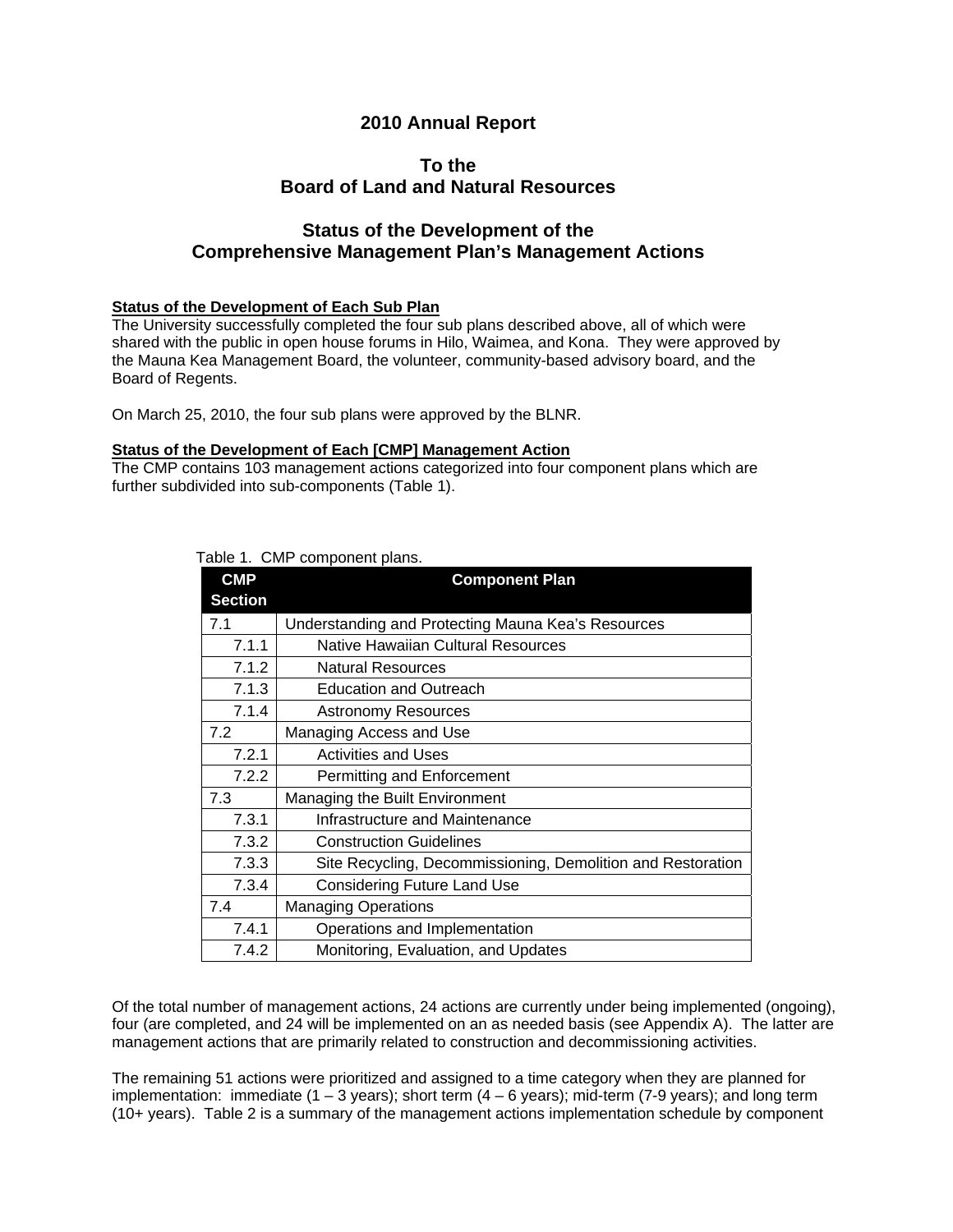and subcomponent plans. Appendix B lists the implementation schedule for all the CMP management actions. Appendix C is a table listing the agency/agencies responsible for implementing the management actions.

### **CMP Management Action Implementation Overview**

OMKM identified several priorities over the immediate and short terms:

- **Research**
- **•** Monitoring
- **Resources Management Programs**
- **Education, Training and Outreach**
- **Printed Materials & Public Forums**

| Table 2. | Summary of the CMP implementation schedule showing the number of management actions |
|----------|-------------------------------------------------------------------------------------|
|          | arranged by component and subcomponent plan categories.                             |

|                                                                         | <b>Implementation Schedule</b><br>(as of 2010) |                |                                                  |   |                |                |           |
|-------------------------------------------------------------------------|------------------------------------------------|----------------|--------------------------------------------------|---|----------------|----------------|-----------|
| <b>Component Plan</b>                                                   | Ongoing                                        | Immediate      | Short-term<br>Mid-term<br>Long-term<br>Completed |   |                |                | As needed |
| 7.1: Understanding and Protecting Mauna Kea's Resources                 |                                                |                |                                                  |   |                |                |           |
| 7.1.1: Native Hawaiian Cultural Resources (14)                          | 1                                              | 10             | 2                                                |   |                | 1              |           |
| 7.1.2: Natural Resources (18)                                           | $\overline{2}$                                 | 5              | 3                                                | 3 | $\overline{2}$ |                | 3         |
| 7.1.3: Education and Outreach (8)                                       | 3                                              | $\overline{2}$ |                                                  | 2 | 1              |                |           |
| 7.1.4: Astronomy Resources (2)                                          | $\overline{2}$                                 |                |                                                  |   |                |                |           |
| 7.2: Managing Access and Use                                            |                                                |                |                                                  |   |                |                |           |
| 7.2.1: Activities and Uses (12)                                         | $\overline{7}$                                 | 2              | 2                                                |   |                | 1              |           |
| 7.2.2: Permitting and Enforcement (8)                                   | 4                                              | 1              |                                                  |   |                | $\overline{2}$ |           |
| 7.3: Managing the Built Environment                                     |                                                |                |                                                  |   |                |                |           |
| 7.3.1: Infrastructure and Maintenance (14)                              | 1                                              | 4              | 3                                                | 3 | 2              |                |           |
| 7.3.2: Construction Guidelines (9)                                      |                                                |                |                                                  |   |                |                | 9         |
| 7.3.3: Site Recycling, Decommissioning, Demolition &<br>Restoration (3) |                                                |                |                                                  |   |                |                | 3         |
| 7.3.4: Considering Future Land Use (7)                                  |                                                | 1              |                                                  |   |                |                | 6         |
| 7.4: Managing Operations                                                |                                                |                |                                                  |   |                |                |           |
| 7.4.1: Operations and Implementation (5)                                | 4                                              |                | 1                                                |   |                |                |           |
| 7.4.2: Monitoring, Evaluation, and Updates (3)                          |                                                | 1              | 1                                                |   |                |                | 1         |
| 7.5: 1995 Management Plan Controls (1)                                  |                                                |                |                                                  |   |                |                |           |
| <b>Total</b>                                                            | 24                                             | 26             | 12                                               | 8 | 5              | 4              | 24        |

**Research.** In order to protect and manage the resources, it is necessary to assess the status of the resources by first establishing baseline data. A top priority is the filling of resource data gaps. OMKM will: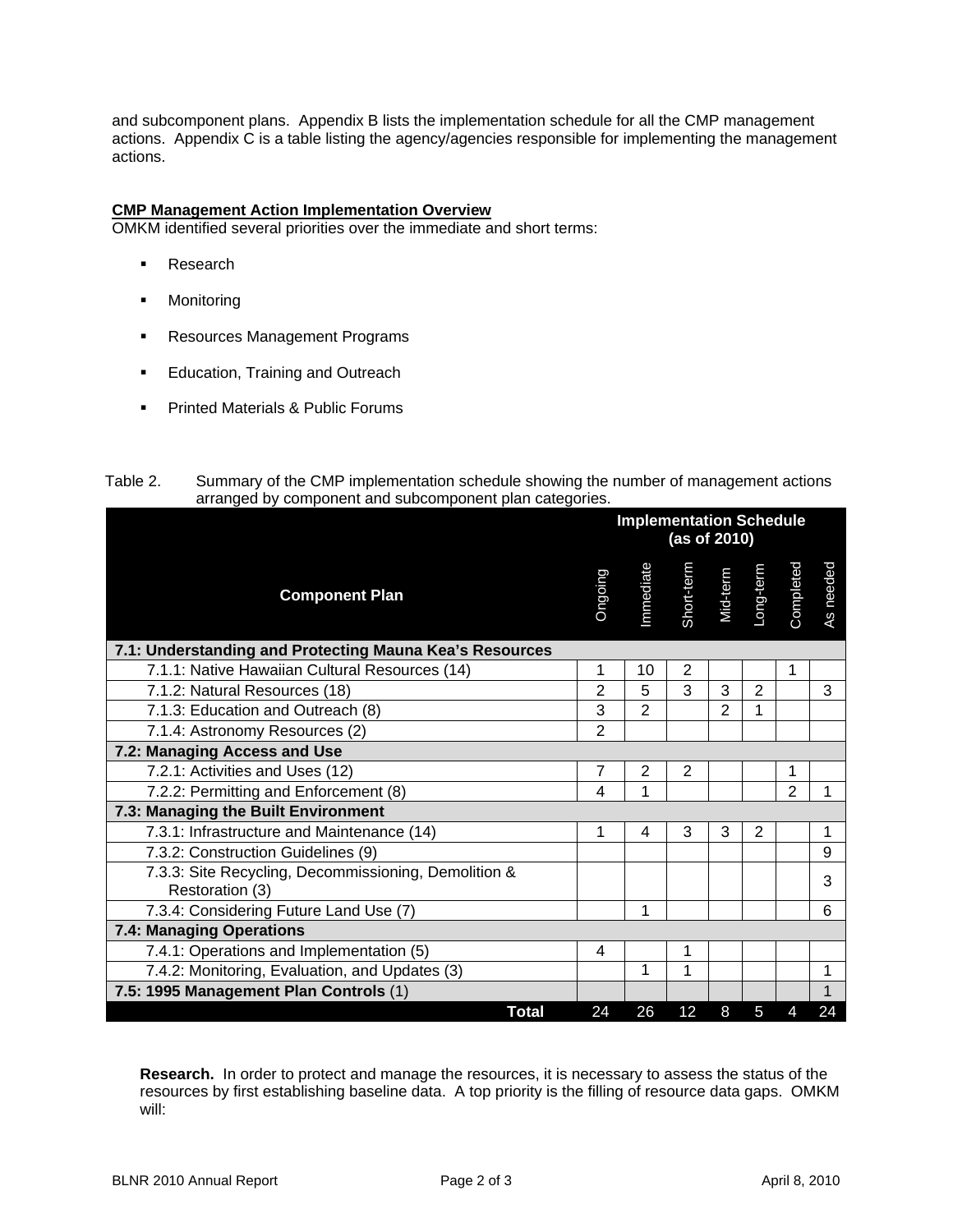- Initiate surveys and studies on flora and fauna, geology and hydrology, climate/weather and air quality, and erosion
- Initiate surveys of human activities and needs such as commercial tour capacity and fees, traffic and parking and public facilities
- Continue studies on the wekiu bug including habitat restoration.

**Monitoring.** Monitoring is an ongoing and long term priority for assessing the status of the resources over a period of time. Currently OMKM has baseline data on the archaeological resources and wekiu bug. Beginning in 2007 OMKM initiated surveys of arthropods at the mid-level facilities at Hale Pohaku and selected locations on the summit. Other planned monitoring activities include:

- Initiate monitoring of the archaeological resources
- Continue surveys of the wekiu bug and arthropods species
- Initiate monitoring of new categories of resources using data obtained during the baseline data gathering stage.

**Resources Management Programs.** Concurrent with the gathering of baseline information, is the need to implement several key resource management programs:

- Development of protocols and/or polices related to cultural practices, for example, the development of a burial treatment plan and collection of information of traditional, contemporary and customary practices
- Development of an invasive species control plan.
- Development of a wekiu bug management plan

**Education, Training and Outreach.** OMKM recognizes the need to formally educate and train management staff, stakeholders, well as the general public about the resources. One of the key tenets of the Public Access Plan is that "an informed public is best prepared to make good decisions and act responsibly." OMKM plans to:

- Initiate programs to educate stakeholders and management staff, and the general public.
- Develop and maintain a GIS and database programs.
- Update training and education efforts.
- Develop an outreach program.

**Printed Materials & Public Forums.** The education process and outreach efforts will include the development of educational materials, such as brochures, signage and vehicles for disseminating materials, including public forums.

- Develop and implement a signage program
- Develop and print brochures
- Hold public and/or town hall meetings, participate in public events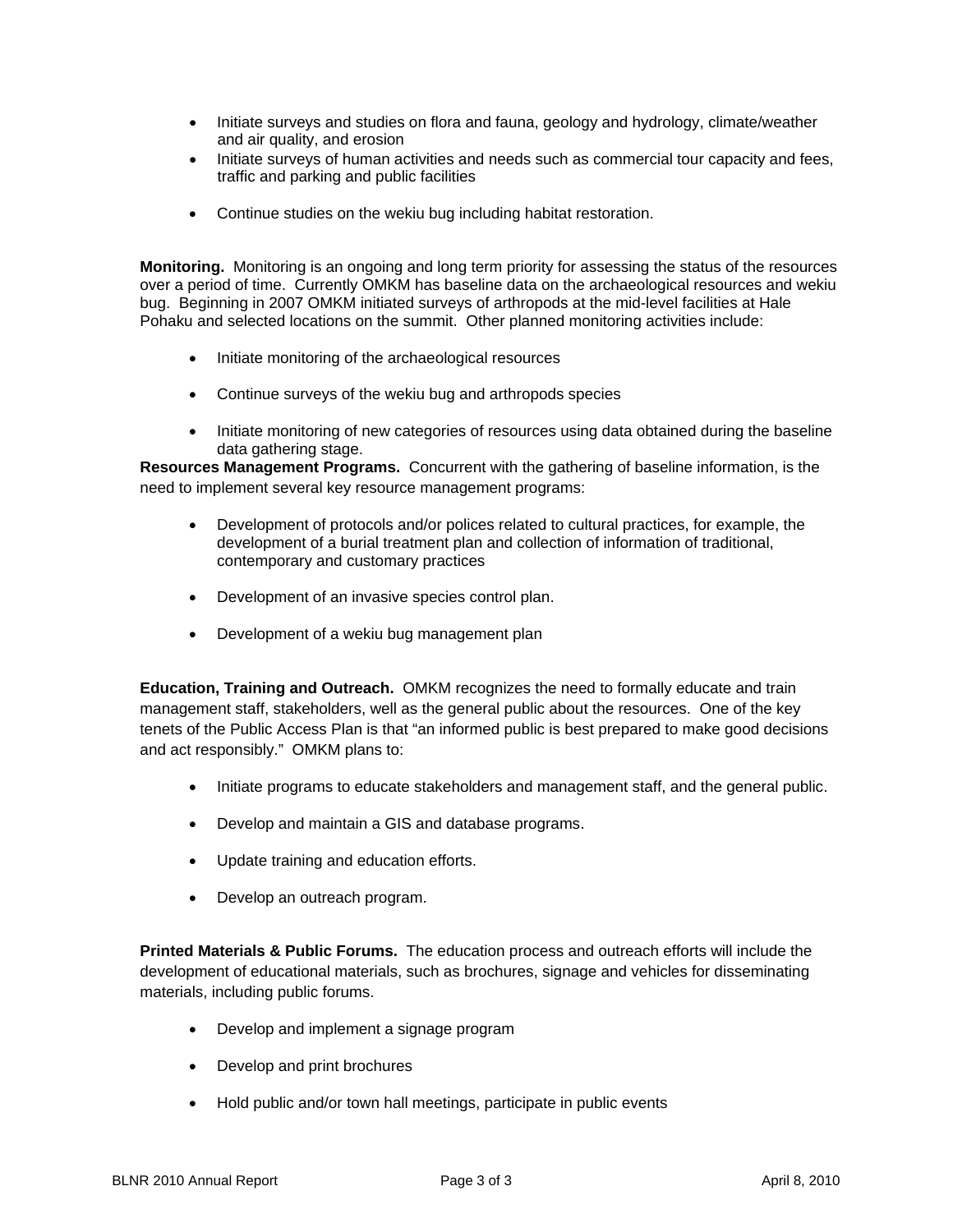# **Appendix A**

### **Summary of Ongoing, Completed and As Needed Mauna Kea CMP Management Actions**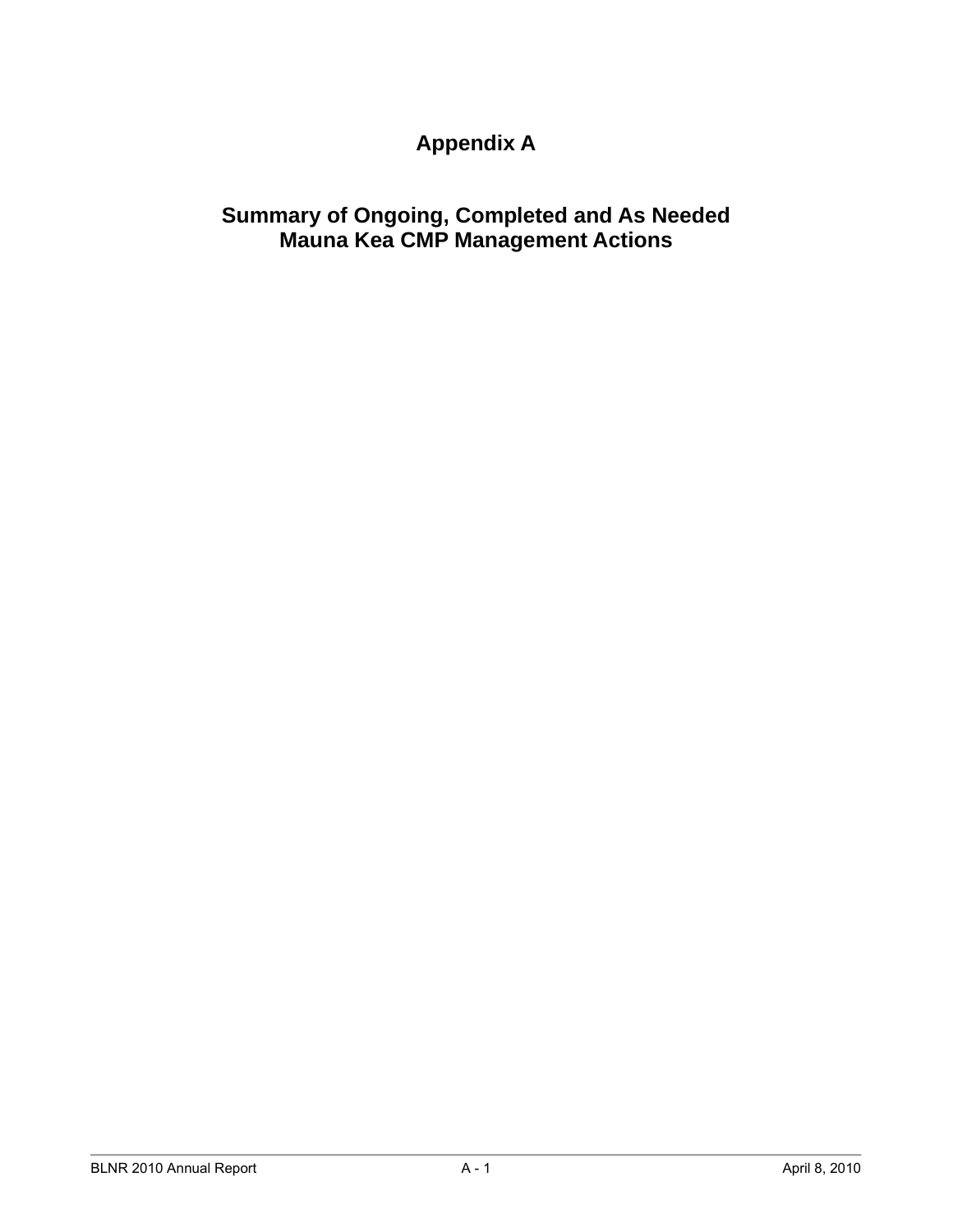This page intentionally left blank.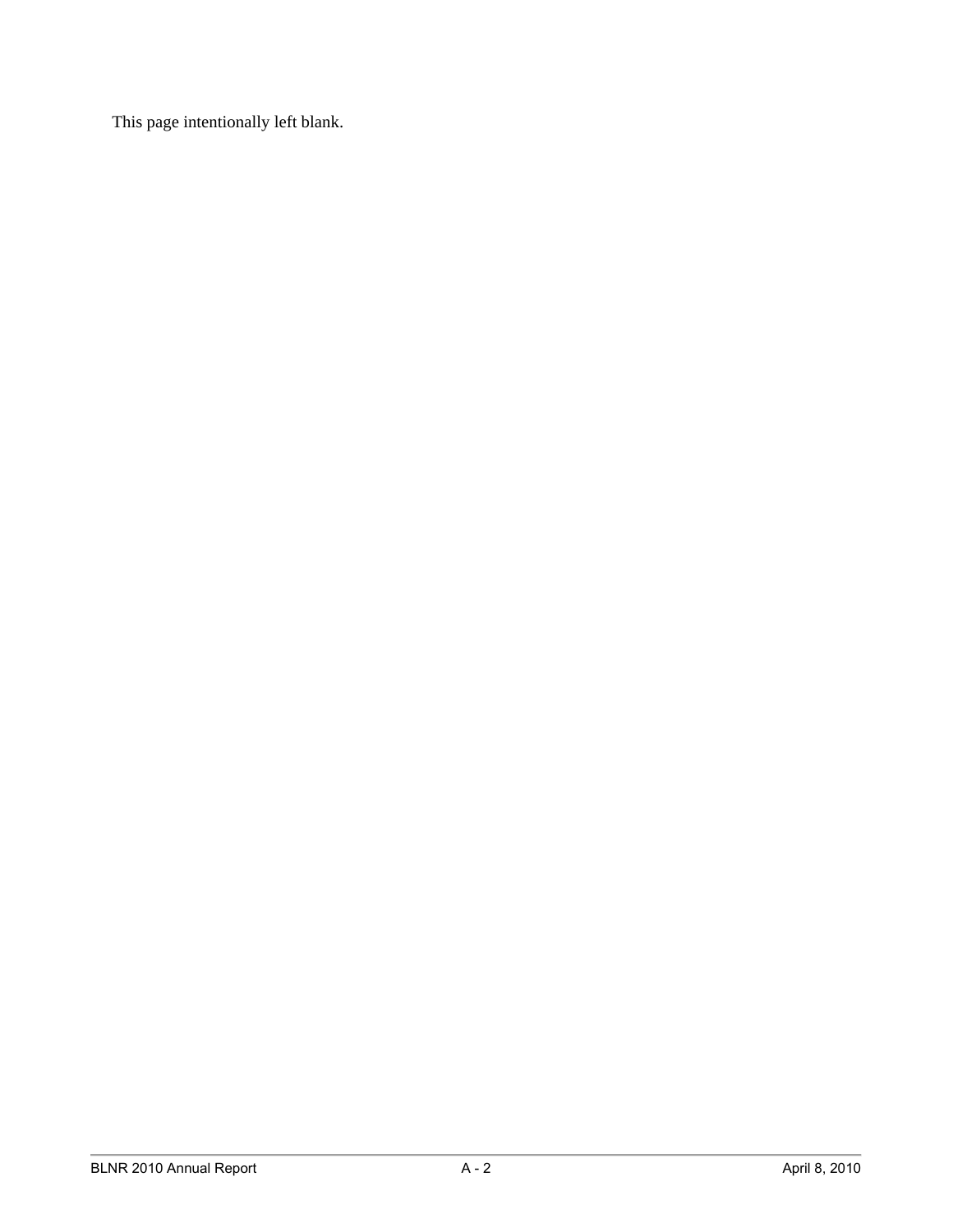## **CMP Management Actions that are Ongoing, As Needed and Completed**

| <b>COMPONENT PLAN: UNDERSTANDING AND PROTECTING MAUNA KEA'S RESOURCES</b> |                                                                                                                                                                                                                                                                                                                                                                                    |                                   |                                                           |  |  |  |  |
|---------------------------------------------------------------------------|------------------------------------------------------------------------------------------------------------------------------------------------------------------------------------------------------------------------------------------------------------------------------------------------------------------------------------------------------------------------------------|-----------------------------------|-----------------------------------------------------------|--|--|--|--|
|                                                                           |                                                                                                                                                                                                                                                                                                                                                                                    | Implementation<br><b>Schedule</b> | <b>Subplans</b>                                           |  |  |  |  |
|                                                                           | <b>NATIVE HAWAIIAN CULTURAL RESOURCES</b>                                                                                                                                                                                                                                                                                                                                          |                                   |                                                           |  |  |  |  |
|                                                                           | <b>Historic Properties</b>                                                                                                                                                                                                                                                                                                                                                         |                                   |                                                           |  |  |  |  |
| <b>CR-14</b>                                                              | Immediately report any disturbance of a shrine or burial<br>site to the rangers, DOCARE, Kahu Kū Mauna Council,<br>and SHPD.                                                                                                                                                                                                                                                       | Ongoing                           | CRMP 4.3.1.6<br>PAP 2.5.1                                 |  |  |  |  |
| <b>CR-11</b>                                                              | Complete an archaeological survey of the portions of the<br>Summit Access Road corridor that are under UH<br>management.                                                                                                                                                                                                                                                           | Completed                         | <b>CRMP 4.3.7</b>                                         |  |  |  |  |
|                                                                           | <b>COMPONENT PLAN: UNDERSTANDING AND PROTECTING MAUNA KEA'S RESOURCES</b>                                                                                                                                                                                                                                                                                                          |                                   |                                                           |  |  |  |  |
|                                                                           | <b>NATURAL RESOURCES</b>                                                                                                                                                                                                                                                                                                                                                           |                                   |                                                           |  |  |  |  |
|                                                                           | <b>Inventory, Monitoring and Research</b>                                                                                                                                                                                                                                                                                                                                          |                                   |                                                           |  |  |  |  |
| <b>NR-16</b>                                                              | Conduct regular long-term monitoring, as outlined in an<br>inventory, monitoring, and research plan.                                                                                                                                                                                                                                                                               | Ongoing                           | NRMP 4.1<br><b>PAP 6.4</b>                                |  |  |  |  |
| <b>NR-18</b>                                                              | Develop geo-spatial database of all known natural<br>resources and their locations in the UH Management<br>Areas that can serve as baseline documentation against<br>change and provide information essential for decision-<br>making.                                                                                                                                             | Ongoing                           | NRMP 4.1, 4.5                                             |  |  |  |  |
| <b>NR-10</b>                                                              | Incorporate mitigation plans into project planning and<br>conduct mitigation following new development.                                                                                                                                                                                                                                                                            | As needed                         | NRMP 4.3                                                  |  |  |  |  |
| <b>NR-11</b>                                                              | Conduct habitat rehabilitation projects following<br>unplanned disturbances.                                                                                                                                                                                                                                                                                                       | As needed                         | NRMP 4.3                                                  |  |  |  |  |
| <b>NR-12</b>                                                              | Create restoration plans and conduct habitat restoration<br>activities, as needed.                                                                                                                                                                                                                                                                                                 | As needed                         | NRMP 4.3                                                  |  |  |  |  |
|                                                                           | COMPONENT PLAN: UNDERSTANDING AND PROTECTING MAUNA KEA'S RESOURCES                                                                                                                                                                                                                                                                                                                 |                                   |                                                           |  |  |  |  |
|                                                                           | <b>EDUCATION AND OUTREACH</b>                                                                                                                                                                                                                                                                                                                                                      |                                   |                                                           |  |  |  |  |
| <b>Education</b>                                                          |                                                                                                                                                                                                                                                                                                                                                                                    |                                   |                                                           |  |  |  |  |
| $EO-3$                                                                    | Continue to develop, update, and distribute materials<br>explaining important aspects of Mauna Kea.                                                                                                                                                                                                                                                                                | Ongoing                           | NRMP 4.4<br><b>CRMP 4.3.3</b><br>PAP 6.1                  |  |  |  |  |
| <b>Outreach</b>                                                           |                                                                                                                                                                                                                                                                                                                                                                                    |                                   |                                                           |  |  |  |  |
| $EO-7$                                                                    | Continue and increase opportunities for community<br>members to provide input to cultural and natural<br>resources management activities on Mauna Kea, to<br>ensure systematic input regarding planning,<br>management, and operational decisions that affect<br>natural resources, sacred materials or places, or other<br>ethnographic resources with which they are associated. | Ongoing                           | <b>NRMP 4.4.2</b><br><b>CRMP 5.3</b><br>PAP 5.2, 6.3, 6.8 |  |  |  |  |
| EO-8                                                                      | Provide opportunities for community members to<br>participate in stewardship activities.                                                                                                                                                                                                                                                                                           | Ongoing                           | <b>NRMP 4.4.2</b>                                         |  |  |  |  |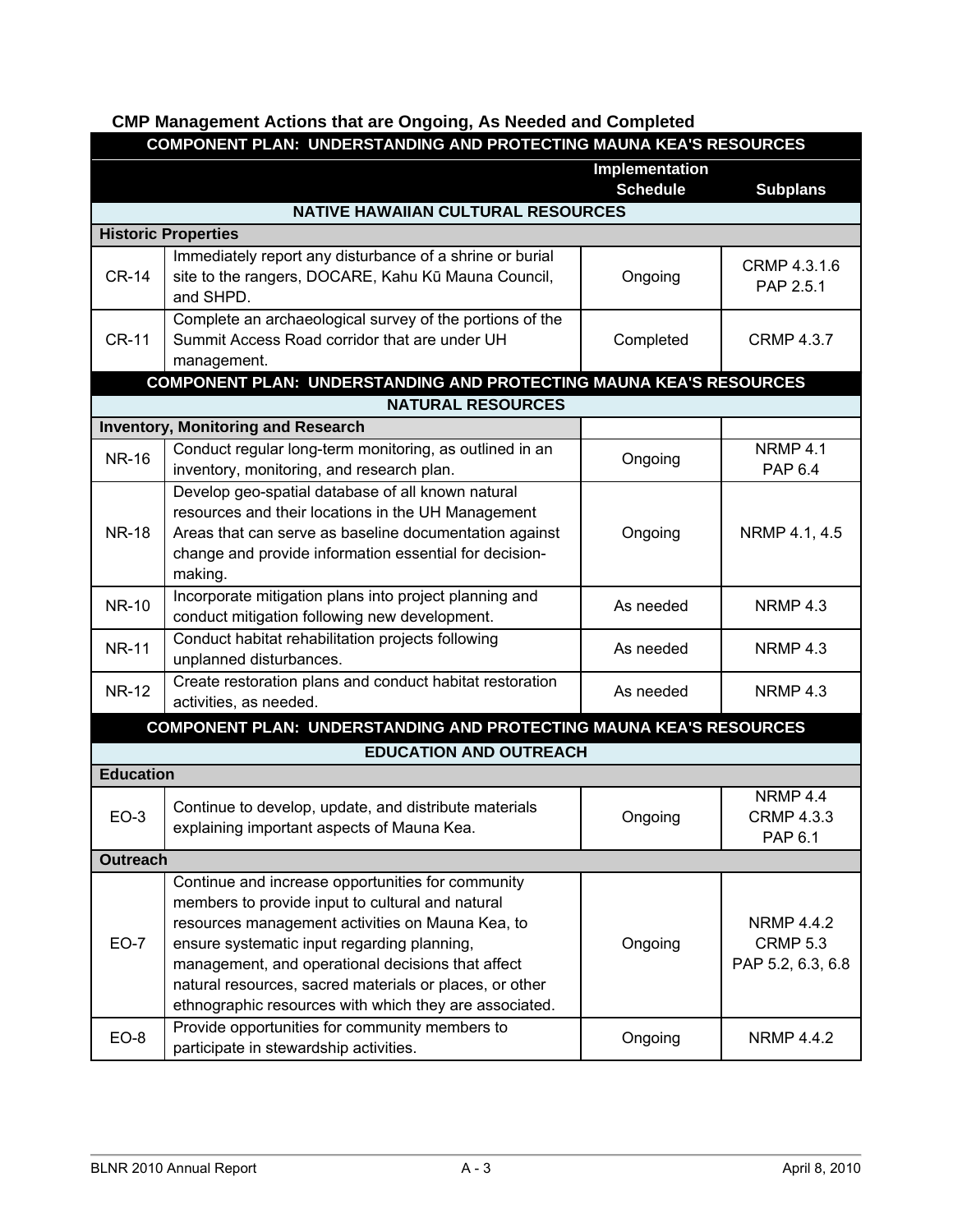|                     |                                                                                                                                                                                                                                                         | Implementation<br><b>Schedule</b> | <b>Subplans</b>                                                                                      |
|---------------------|---------------------------------------------------------------------------------------------------------------------------------------------------------------------------------------------------------------------------------------------------------|-----------------------------------|------------------------------------------------------------------------------------------------------|
|                     | <b>ASTRONOMICAL RESOURCES</b>                                                                                                                                                                                                                           |                                   |                                                                                                      |
|                     | <b>Protection of Astronomical Resources</b>                                                                                                                                                                                                             |                                   |                                                                                                      |
| $AR-1$              | Operate the UH Management Areas to prohibit activities<br>resulting in negative impacts to astronomical resources.                                                                                                                                      | Ongoing                           | <b>PAP 5.1</b>                                                                                       |
| $AR-2$              | Prevent light pollution, radio frequency interference (RFI)<br>and dust.                                                                                                                                                                                | Ongoing                           | NRMP 4.2.3.2                                                                                         |
|                     | <b>COMPONENT PLAN: MANAGING ACCESS AND USE</b>                                                                                                                                                                                                          |                                   |                                                                                                      |
|                     | <b>ACTIVITIES AND USES</b>                                                                                                                                                                                                                              |                                   |                                                                                                      |
|                     | <b>General Management</b>                                                                                                                                                                                                                               |                                   |                                                                                                      |
| ACT-3               | Maintain a presence of interpretive and enforcement<br>personnel on the mountain at all times to educate users,<br>deter violations, and encourage adherence to<br>restrictions.                                                                        | Ongoing                           | <b>NRMP 5.1.2</b><br><b>CRMP 4.1.1</b><br>PAP 4.2, 4.4,<br>4.5, 4.6, 5.2, 6.1,<br>6.2, 6.5, 6.6, 6.7 |
| ACT-4               | Develop and enforce a policy that maintains current<br>prohibitions on off-road vehicle use in the UH<br>Management Areas and that strengthens measures to<br>prevent or deter vehicles from leaving established roads<br>and designated parking areas. | Ongoing                           | NRMP 4.2.3.1<br><b>CRMP 4.1.2</b><br>PAP 2.5.1, 2.5.2,<br>2.6.3, 5.2, 6.3, 6.5                       |
| <b>Recreational</b> |                                                                                                                                                                                                                                                         |                                   |                                                                                                      |
| ACT-6               | Define and maintain areas where snow-related activities<br>can occur and confine activities to slopes that have a<br>protective layer of snow.                                                                                                          | Ongoing                           | NRMP 4.2.3.1<br>CRMP 4.2.3.2<br>PAP 3.3.5, 5.2,<br>6.1, 6.3, 6.4                                     |
| ACT-7               | Confine University or other sponsored tours and star-<br>gazing activities to previously disturbed ground surfaces<br>and established parking areas.                                                                                                    | Ongoing                           | <b>NRMP 6.2.3</b><br>CRMP 4.2.3.1<br>PAP 2.5.3, 2.6.2,<br>3.3.3, 5.2                                 |
| <b>Commercial</b>   |                                                                                                                                                                                                                                                         |                                   |                                                                                                      |
| ACT-9               | Maintain commercial tour permitting process; evaluate<br>and issue permits annually.                                                                                                                                                                    | Ongoing                           | <b>NRMP 3.1.4</b><br>PAP 2.5.3, 2.5.4,<br>3.3.3, 4.3, 5.2, 6.1,<br>6.7                               |
| ACT-10              | Ensure OMKM input on permits for filming activities                                                                                                                                                                                                     | Ongoing                           | NRMP 3.1.4.2<br>PAP 2.5.3, 3.3.3,<br>4.3, 6.1, 6.7                                                   |
| <b>ACT-11</b>       | Seek statutory authority for the University to regulate<br>commercial activities in the UH Management Areas.                                                                                                                                            | Completed                         | NRMP 1.4.2.3                                                                                         |
|                     | <b>Scientific Research</b>                                                                                                                                                                                                                              |                                   |                                                                                                      |
| <b>ACT-12</b>       | Ensure input by OMKM, MKMB, and Kahu Kū Mauna on<br>all scientific research permits and establish system of<br>reporting results of research to OMKM.                                                                                                   | Ongoing                           | NRMP 4.2.3.1,<br>4.2.3.7, 4.2.3.9<br><b>CRMP 4.2.6</b>                                               |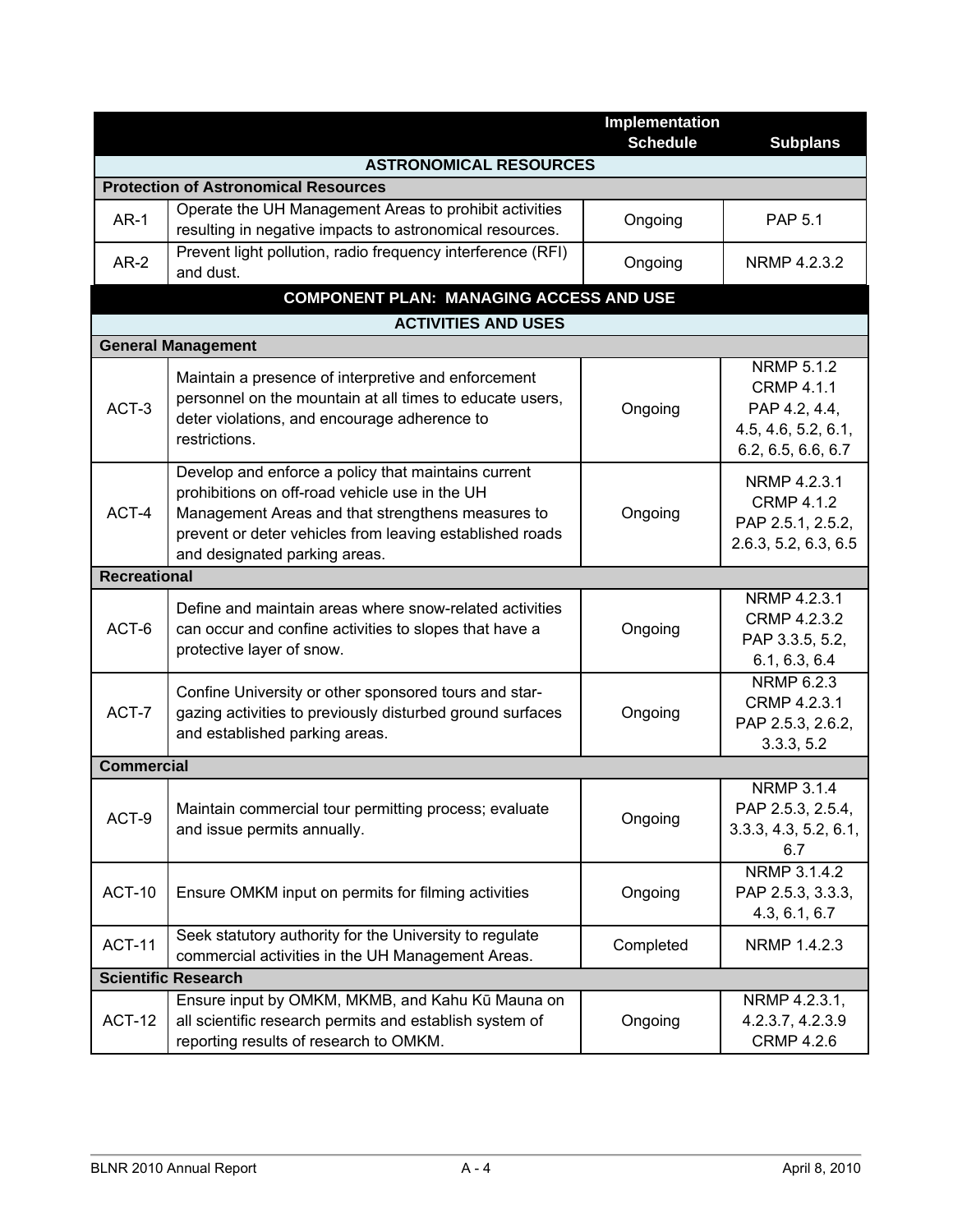| <b>Implementation</b> |                                                                                                                                                                                                                   |                          |                                                                      |  |  |  |
|-----------------------|-------------------------------------------------------------------------------------------------------------------------------------------------------------------------------------------------------------------|--------------------------|----------------------------------------------------------------------|--|--|--|
|                       |                                                                                                                                                                                                                   | <b>Schedule</b>          | <b>Subplans</b>                                                      |  |  |  |
|                       | PERMITTING AND ENFORCEMENT                                                                                                                                                                                        |                          |                                                                      |  |  |  |
|                       | <b>Laws and Regulations</b>                                                                                                                                                                                       |                          |                                                                      |  |  |  |
| $P-1$                 | Comply with all applicable federal, state, and local laws,<br>regulations, and permit conditions related to activities in<br>the UH Management Areas.                                                             | Ongoing                  | <b>NRMP 1.4.3</b><br>PAP 2.4, 2.5,<br>2.5.1, 2.5.2,<br>2.5.3, 5.1    |  |  |  |
| $P-2$                 | Strengthen CMP implementation by recommending to the<br>BLNR that the CMP conditions be included in any<br>Conservation District Use Permit or other permit.                                                      | As needed                | NRMP 1.4.3.2                                                         |  |  |  |
| $P-3$                 | Obtain statutory rule-making authority from the<br>legislature, authorizing the University of Hawai'i to adopt<br>administrative rules pursuant to Chapter 91 to implement<br>and enforce the management actions. | Completed                | NRMP 1.4.3.2                                                         |  |  |  |
| <b>Enforcement</b>    |                                                                                                                                                                                                                   |                          |                                                                      |  |  |  |
| $P-5$                 | Continue coordinating with other agencies on<br>enforcement needs.                                                                                                                                                | Ongoing                  | <b>NRMP 5.1</b><br>PAP 4, 6.5                                        |  |  |  |
| $P-6$                 | Obtain legal authority for establishing, and then<br>establish, a law enforcement presence on the mountain<br>that can enforce rules for the UH Management Areas<br>on Mauna Kea.                                 | Completed /<br>As Needed | NRMP 1.4.2.3,<br>3.1.3.2, 5.1<br>PAP 4.4, 4.5,<br>4.6, 5.2, 6.5, 6.6 |  |  |  |
| $P-7$                 | Develop and implement protocol for oversight and<br>compliance with Conservation District Use Permits.                                                                                                            | Ongoing                  | NRMP 1.4.2.3                                                         |  |  |  |
| $P-8$                 | Enforce conditions contained in commercial and Special<br>Use permits.                                                                                                                                            | Ongoing                  | <b>NRMP 3.1.4</b><br>PAP 2.5.3, 3.3.3,<br>4.3, 4.5, 4.6, 6.5         |  |  |  |
|                       | <b>COMPONENT PLAN: MANAGING THE BUILT ENVIRONMENT</b>                                                                                                                                                             |                          |                                                                      |  |  |  |
|                       | <b>INFRASTRUCTURE AND MAINTENANCE</b>                                                                                                                                                                             |                          |                                                                      |  |  |  |
|                       | <b>Routine Maintenance</b>                                                                                                                                                                                        |                          |                                                                      |  |  |  |
| $IM-1$                | Develop and implement an OMMP.                                                                                                                                                                                    | Ongoing                  |                                                                      |  |  |  |
|                       | <b>Sustainable Technologies</b>                                                                                                                                                                                   |                          |                                                                      |  |  |  |
| $IM-11$               | Encourage existing facilities and new development to<br>incorporate sustainable technologies, energy efficient<br>technologies, and LEED standards, whenever possible,<br>into facility design and operations.    | As needed                |                                                                      |  |  |  |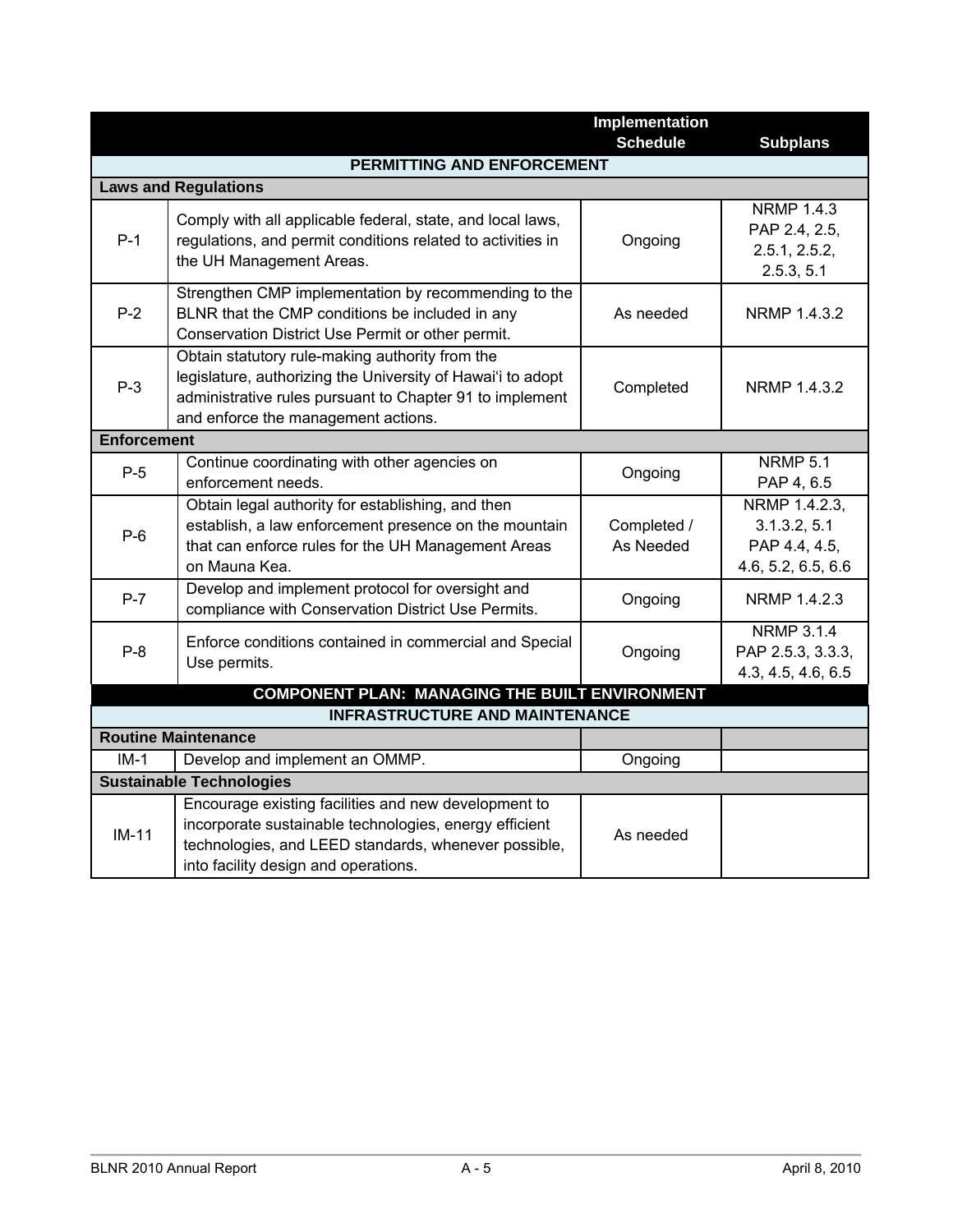| <b>COMPONENT PLAN: MANAGING THE BUILT ENVIRONMENT</b> |                                                                                     |                 |                   |  |  |  |  |
|-------------------------------------------------------|-------------------------------------------------------------------------------------|-----------------|-------------------|--|--|--|--|
|                                                       |                                                                                     | Implementation  |                   |  |  |  |  |
|                                                       |                                                                                     | <b>Schedule</b> | <b>Subplans</b>   |  |  |  |  |
|                                                       | <b>CONSTRUCTION GUIDELINES</b>                                                      |                 |                   |  |  |  |  |
|                                                       | <b>General Requirements</b>                                                         |                 |                   |  |  |  |  |
|                                                       | Require an independent construction monitor who has                                 |                 |                   |  |  |  |  |
| $C-1$                                                 | oversight and authority to insure that all aspects of                               | As needed       | NRMP 3.2, 4.2     |  |  |  |  |
|                                                       | ground based work comply with protocols and permit                                  |                 |                   |  |  |  |  |
|                                                       | requirements.                                                                       |                 |                   |  |  |  |  |
|                                                       | <b>Best Management Practices</b>                                                    |                 |                   |  |  |  |  |
| $C-2$                                                 | Require use of Best Management Practices Plan for<br><b>Construction Practices.</b> | As needed       | <b>NRMP 4.2.3</b> |  |  |  |  |
| $C-3$                                                 | Develop, prior to construction, a rock movement plan.                               | As needed       | NRMP 4.2.3.1      |  |  |  |  |
|                                                       | Require contractors to provide information from                                     |                 |                   |  |  |  |  |
| $C-4$                                                 | construction activities to OMKM for input into OMKM                                 | As needed       |                   |  |  |  |  |
|                                                       | information databases.                                                              |                 |                   |  |  |  |  |
|                                                       | Require on-site monitors (e.g., archaeologist, cultural                             |                 |                   |  |  |  |  |
| $C-5$                                                 | resources specialist, entomologist) during construction,                            | As needed       | <b>CRMP 4.2.7</b> |  |  |  |  |
|                                                       | as determined by the appropriate agency.                                            |                 |                   |  |  |  |  |
|                                                       | Conduct required archaeological monitoring during                                   |                 |                   |  |  |  |  |
| $C-6$                                                 | construction projects per SHPD approved plan.                                       | As needed       | <b>CRMP 4.2.7</b> |  |  |  |  |
| $C-7$                                                 | Education regarding historical and cultural significance                            | As needed       | NRMP 4.4          |  |  |  |  |
|                                                       | Education regarding environment, ecology and natural                                |                 |                   |  |  |  |  |
| $C-8$                                                 | resources                                                                           | As needed       | NRMP 4.4          |  |  |  |  |
| $C-9$                                                 | Inspection of construction materials                                                | As needed       | NRMP 4.2.3.7      |  |  |  |  |
|                                                       | SITE RECYCLING, DECOMMISSIONING DEMOLITION AND RESTORATION                          |                 |                   |  |  |  |  |
|                                                       | Site Recycling, Decommissioning, Demolition, and Restoration                        |                 |                   |  |  |  |  |
|                                                       | Require observatories to develop plans to recycle or                                |                 |                   |  |  |  |  |
| <b>SR-1</b>                                           | demolish facilities once their useful life has ended, in                            | As needed       | NRMP 4.3.3.4.1    |  |  |  |  |
|                                                       | accordance with their sublease requirements, identifying                            |                 |                   |  |  |  |  |
|                                                       | all proposed actions.                                                               |                 |                   |  |  |  |  |
|                                                       | Require observatories to develop a restoration plan in                              |                 |                   |  |  |  |  |
| <b>SR-2</b>                                           | association with decommissioning, to include an                                     | As needed       | NRMP 4.3.3.4.1    |  |  |  |  |
|                                                       | environmental cost-benefit analysis and a cultural                                  |                 |                   |  |  |  |  |
|                                                       | assessment.                                                                         |                 |                   |  |  |  |  |
|                                                       | Require any future observatories to consider site                                   |                 |                   |  |  |  |  |
| SR-3                                                  | restoration during project planning and include                                     | As needed       | NRMP 4.3.3.4.1    |  |  |  |  |
|                                                       | provisions in subleases for funding of full restoration.                            |                 |                   |  |  |  |  |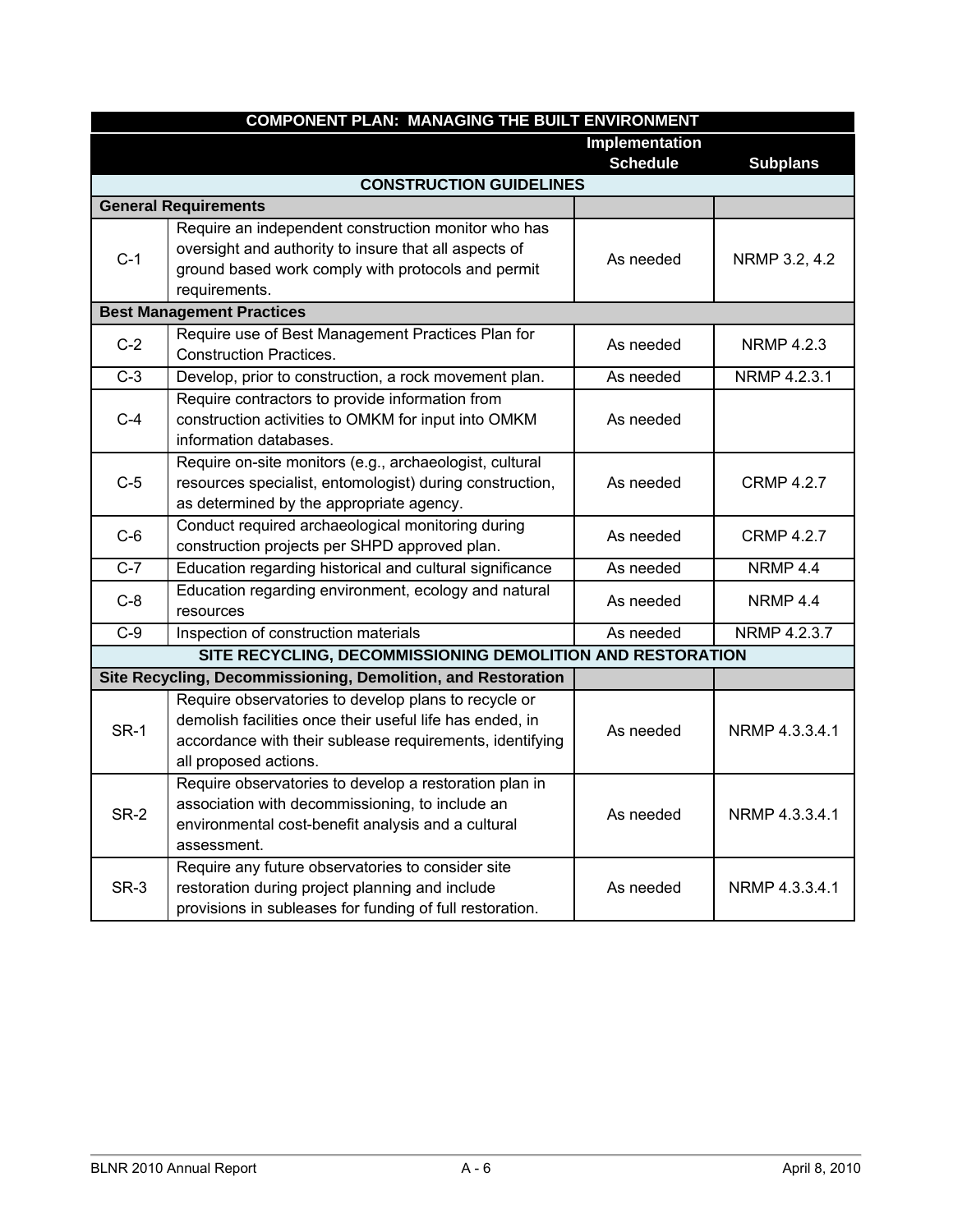|                   |                                                                                                                                                                                                                                            | Implementation<br><b>Schedule</b> | <b>Subplans</b>                                                      |
|-------------------|--------------------------------------------------------------------------------------------------------------------------------------------------------------------------------------------------------------------------------------------|-----------------------------------|----------------------------------------------------------------------|
|                   | <b>CONSIDERATION OF FUTURE LAND USE</b>                                                                                                                                                                                                    |                                   |                                                                      |
|                   | <b>Facility Planning Guidelines</b>                                                                                                                                                                                                        |                                   |                                                                      |
| FLU-1             | Follow design guidelines presented in the 2000 Master<br>Plan.                                                                                                                                                                             | As needed                         | <b>NRMP 5.1.1</b>                                                    |
| FLU-3             | Require cataloguing of initial site conditions for use when<br>conducting site restoration.                                                                                                                                                | As needed                         |                                                                      |
| FLU-4             | Require project specific visual rendering of both pre- and<br>post-project settings to facilitate analysis of potential<br>impacts to view planes.                                                                                         | As needed                         | NRMP 4.1.4.11                                                        |
| FLU-5             | Require an airflow analysis on the design of proposed<br>structures to assess potential impacts to aeolian<br>ecosystems.                                                                                                                  | As needed                         | NRMP 4.1.4.4                                                         |
| FLU-6             | Incorporate habitat mitigation plans into project planning<br>process.                                                                                                                                                                     | As needed                         | NRMP 4.3.3.3                                                         |
| FLU-7             | Require use of close-contained zero-discharge waste<br>systems for any future development in the summit region,<br>from portable toilets to observatory restrooms, if feasible.                                                            | As needed                         | NRMP 3.1.1.2.6                                                       |
|                   | <b>COMPONENT PLAN: MANAGING OPERATIONS</b>                                                                                                                                                                                                 |                                   |                                                                      |
|                   | <b>OPERATION AND IMPLEMENTATION OF THE CMP</b>                                                                                                                                                                                             |                                   |                                                                      |
| <b>Management</b> |                                                                                                                                                                                                                                            |                                   |                                                                      |
| $OI-1$            | Maintain OMKM, MKMB, and Kahu Kū Mauna in current<br>roles, with OMKM providing local management of the UH<br>Management Areas, and MKSS providing operational and<br>maintenance services.                                                | Ongoing                           |                                                                      |
| $OI-2$            | Develop training plan for staff and volunteers.                                                                                                                                                                                            | Ongoing                           | <b>NRMP 5.1</b><br><b>CRMP 5.2</b><br>PAP 5.1, 5.2,<br>6.1, 6.4, 6.5 |
| $OI-3$            | Maintain and expand regular interaction and dialogue with<br>stakeholders, community members, surrounding<br>landowners, and overseeing agencies to provide a<br>coordinated approach to resource management.                              | Ongoing                           | <b>NRMP 5.1</b><br>PAP 5.1                                           |
| $OI-5$            | Update and implement emergency response plan.                                                                                                                                                                                              | Ongoing                           | CRMP 4.1.6,<br>4.3.5<br>PAP 6.1, 6.4,<br>6.5, 6.7                    |
|                   | <b>CMP MONITORING, EVALUATION AND UPDATES</b>                                                                                                                                                                                              |                                   |                                                                      |
| <b>Management</b> |                                                                                                                                                                                                                                            |                                   |                                                                      |
| MEU-3             | Revise and update planning documents, including the<br>master plan, leases, and subleases, so that they will<br>clearly assign roles and responsibilities for managing<br>Mauna Kea and reflect stewardship matters resolved with<br>DLNR. | As needed                         | PAP <sub>7</sub>                                                     |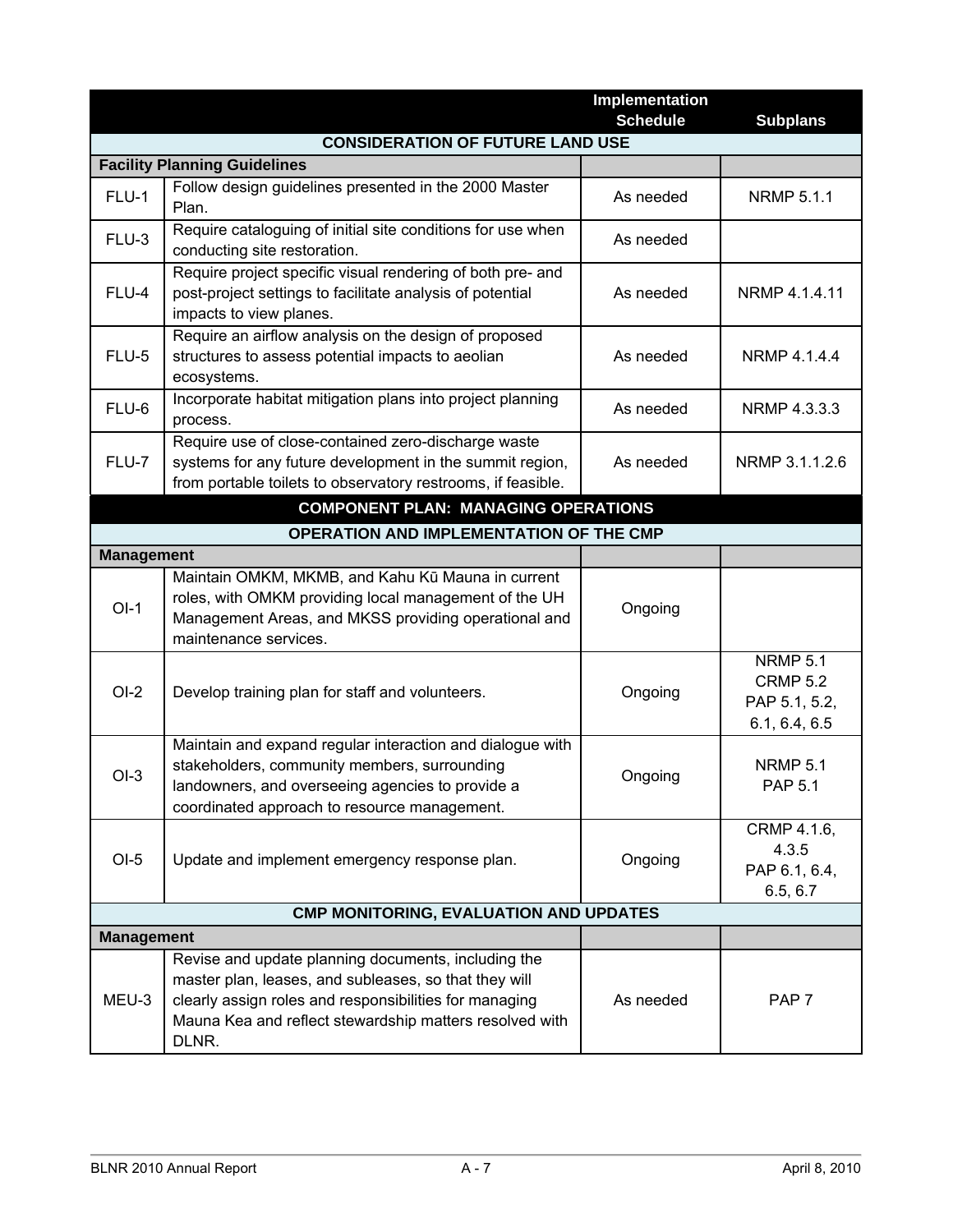# **Appendix B**

## **Mauna Kea CMP Management Actions Implementation Schedule**

Note: In cases where an action continues after it is initially developed or implemented, the shading continues to denote ongoing activity.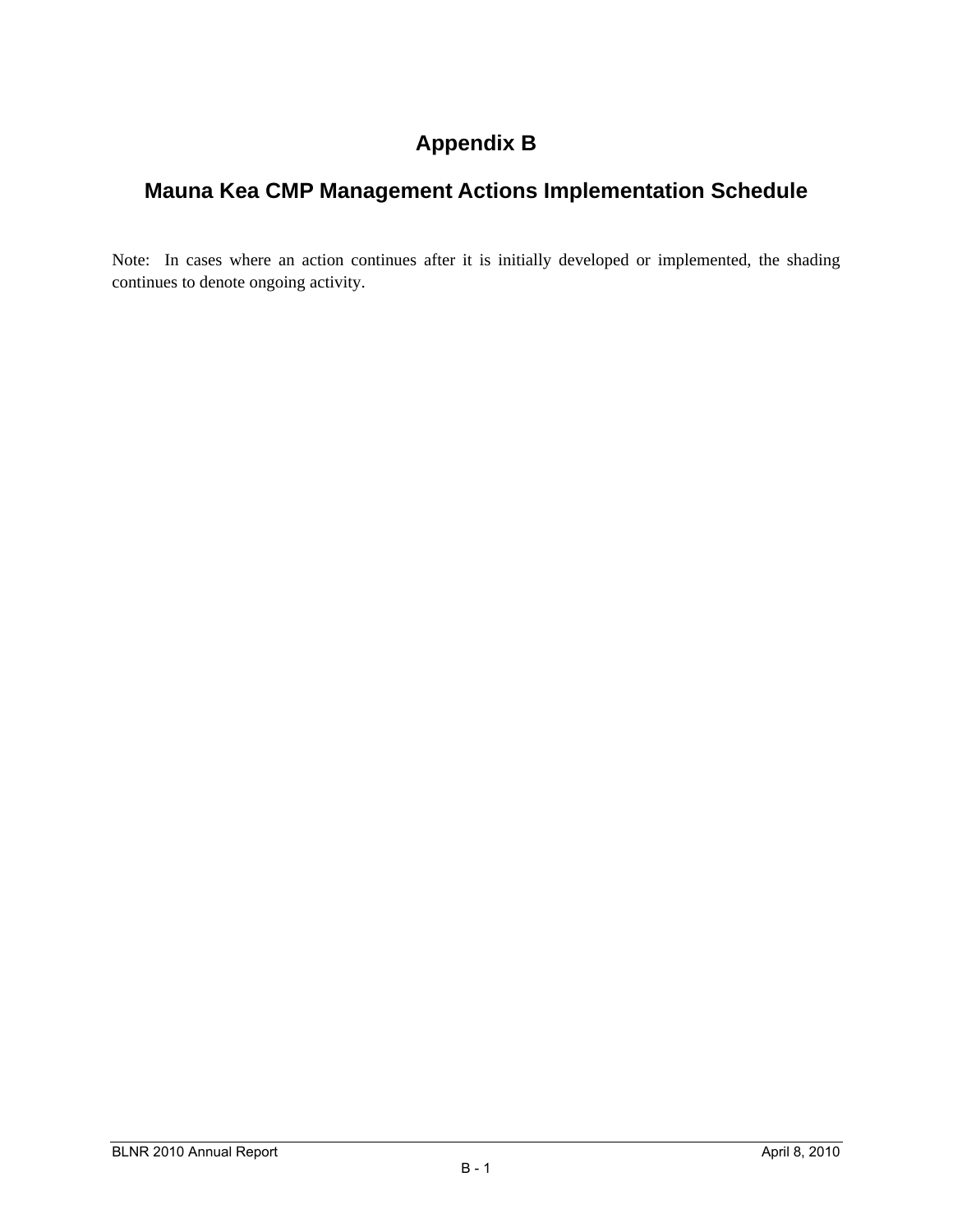This page intentionally left blank.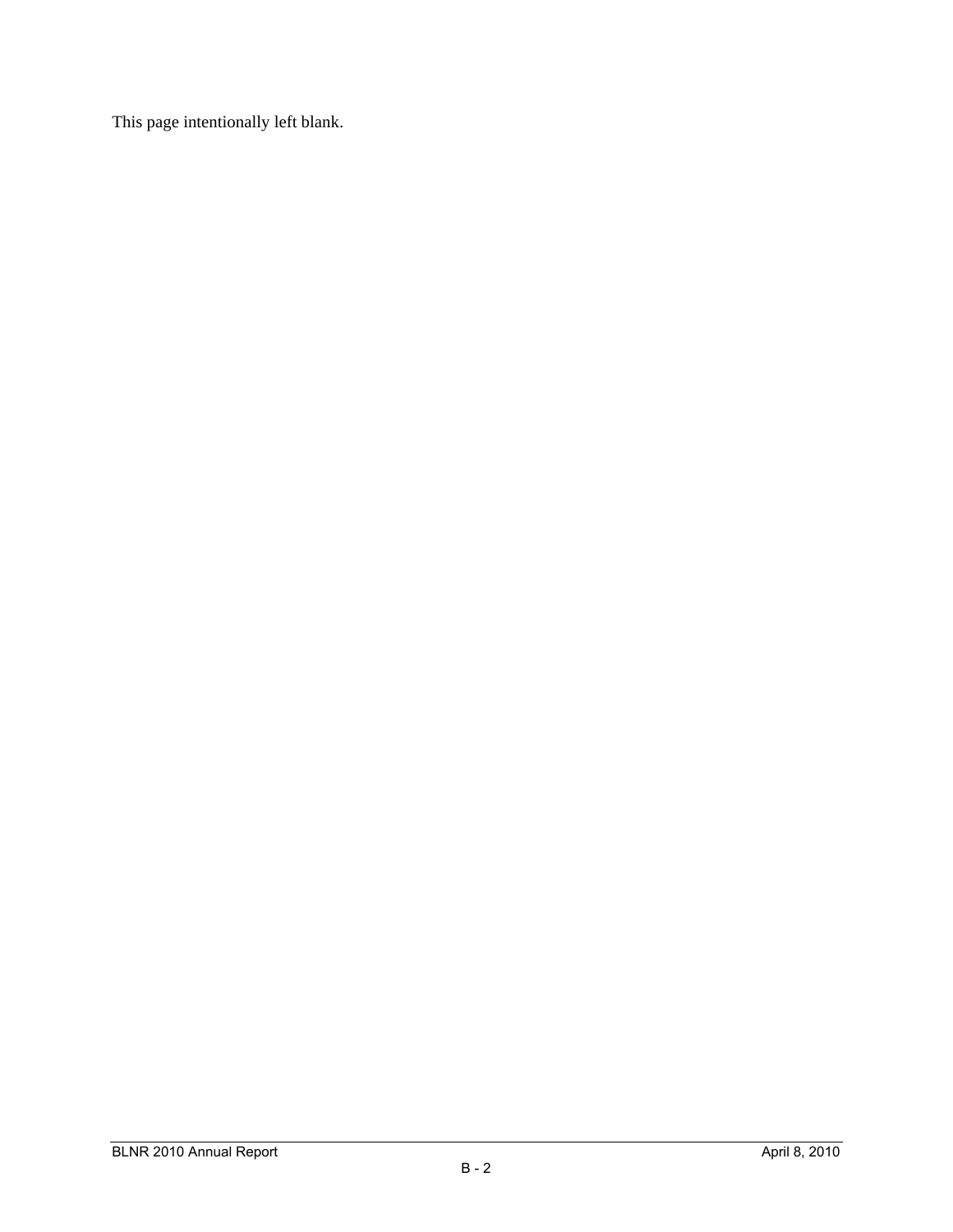|                   |                                                                                                                                                                                                                                                                                                                                    |                                       | <b>Duration of Implementation</b> |  |         |                       |                       |              |
|-------------------|------------------------------------------------------------------------------------------------------------------------------------------------------------------------------------------------------------------------------------------------------------------------------------------------------------------------------------|---------------------------------------|-----------------------------------|--|---------|-----------------------|-----------------------|--------------|
|                   | <b>Management Action</b>                                                                                                                                                                                                                                                                                                           | <b>Initiation of</b><br><b>Action</b> | Yr <sub>1</sub>                   |  | Yr2 Yr3 | <b>Yrs</b><br>$4 - 6$ | <b>Yrs</b><br>$7 - 9$ | Yrs<br>$10+$ |
|                   | <b>COMPONENT PLAN: UNDERSTANDING AND PROTECTING MAUNA KEA'S RESOURCES</b>                                                                                                                                                                                                                                                          |                                       |                                   |  |         |                       |                       |              |
|                   | <b>NATIVE HAWAIIAN CULTURAL RESOURCES</b>                                                                                                                                                                                                                                                                                          |                                       |                                   |  |         |                       |                       |              |
| <b>Management</b> |                                                                                                                                                                                                                                                                                                                                    |                                       |                                   |  |         |                       |                       |              |
| $CR-3$            | Conduct educational efforts to generate public awareness about the<br>importance of preserving the cultural landscape.                                                                                                                                                                                                             | Immediate                             |                                   |  |         |                       |                       |              |
| $CR-1$            | Kahu Kū Mauna shall work with families with lineal and historical<br>connections to Mauna Kea, cultural practitioners, and other Native<br>Hawaiian groups, including the Mauna Kea Management Board's<br>Hawaiian Culture Committee, toward the development of appropriate<br>procedures and protocols regarding cultural issues. | Immediate                             |                                   |  |         |                       |                       |              |
| $CR-2$            | Support application for designation of the summit region of Mauna<br>Kea as a Traditional Cultural Property, per the National Historic<br>Preservation Act of 1966, as amended, 16 U.S.C. 470 et seq. in<br>consultation with the larger community.                                                                                | Short-term                            |                                   |  |         |                       |                       |              |
|                   | <b>Cultural Practices</b>                                                                                                                                                                                                                                                                                                          |                                       |                                   |  |         |                       |                       |              |
| $CR-4$            | Establish a process for ongoing collection of information on<br>traditional, contemporary, and customary cultural practices.                                                                                                                                                                                                       | Short-term                            |                                   |  |         |                       |                       |              |
| $CR-5$            | Develop and adopt guidelines for the culturally appropriate placement<br>and removal of offerings                                                                                                                                                                                                                                  | Immediate                             |                                   |  |         |                       |                       |              |
| $CR-7$            | Kahu Kū Mauna shall take the lead in determining the<br>appropriateness of constructing new Hawaiian cultural features.                                                                                                                                                                                                            | Immediate                             |                                   |  |         |                       |                       |              |
| CR-8              | Develop and adopt a management policy for the UH Management<br>Areas on the scattering of cremated human remains.                                                                                                                                                                                                                  | Immediate                             |                                   |  |         |                       |                       |              |
| CR-9              | A management policy for the culturally appropriateness of building<br>ahu or "stacking of rocks" will need to be developed by Kahu Kū<br>Mauna who may consider similar policies adopted by Hawai'i<br><b>Volcanoes National Park.</b>                                                                                             | Immediate                             |                                   |  |         |                       |                       |              |
| CR-6              | Develop and adopt guidelines for the visitation and use of ancient<br>shrines.                                                                                                                                                                                                                                                     | Immediate                             |                                   |  |         |                       |                       |              |
|                   | <b>Historic Properties</b>                                                                                                                                                                                                                                                                                                         |                                       |                                   |  |         |                       |                       |              |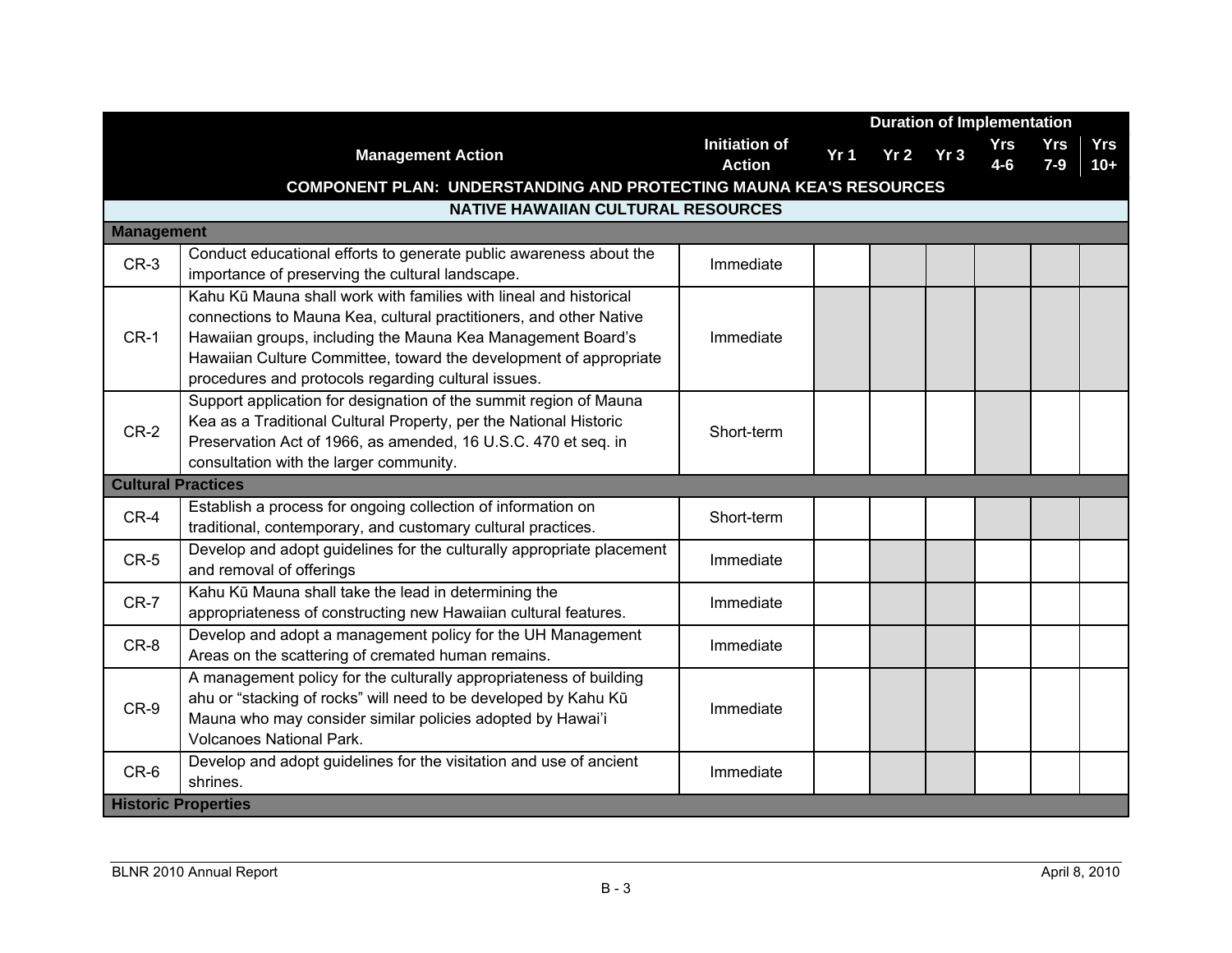|              |                                                                                                                                                                                                                                                           |                                       | <b>Duration of Implementation</b> |                 |                 |                       |                     |                     |
|--------------|-----------------------------------------------------------------------------------------------------------------------------------------------------------------------------------------------------------------------------------------------------------|---------------------------------------|-----------------------------------|-----------------|-----------------|-----------------------|---------------------|---------------------|
|              | <b>Management Action</b>                                                                                                                                                                                                                                  | <b>Initiation of</b><br><b>Action</b> | Yr <sub>1</sub>                   | Yr <sub>2</sub> | Yr <sub>3</sub> | <b>Yrs</b><br>$4 - 6$ | <b>Yrs</b><br>$7-9$ | <b>Yrs</b><br>$10+$ |
| <b>CR-14</b> | Immediately report any disturbance of a shrine or burial site to the<br>rangers, DOCARE, Kahu Kū Mauna Council, and SHPD.                                                                                                                                 | Ongoing                               |                                   |                 |                 |                       |                     |                     |
| <b>CR-10</b> | Develop and implement a historic property monitoring program to<br>systematically monitor the condition of the historic district and all<br>historic properties, including cultural sites and burials.                                                    | Immediate                             |                                   |                 |                 |                       |                     |                     |
| <b>CR-12</b> | Consult with Kahu Kū Mauna about establishing buffers (preservation<br>zones) around known historic sites in the Astronomy Precinct, to<br>protect them from potential future development.                                                                | Immediate                             |                                   |                 |                 |                       |                     |                     |
| <b>CR-13</b> | Develop and implement a burial treatment plan for the UH<br>Management Areas in consultation with Kahu Kū Mauna Council,<br>MKMB's Hawaiian Culture Committee, the Hawai'i Island Burial<br>Council, recognized lineal or cultural descendants, and SHPD. | Immediate                             |                                   |                 |                 |                       |                     |                     |
| <b>CR-11</b> | Complete an archaeological survey of the portions of the Summit<br>Access Road corridor that are under UH management.                                                                                                                                     | Completed                             |                                   |                 |                 |                       |                     |                     |
|              | <b>NATURAL RESOURCES</b><br><b>Threat Prevention and Control</b>                                                                                                                                                                                          |                                       |                                   |                 |                 |                       |                     |                     |
|              | Reduce threats to natural resources by educating stakeholders and                                                                                                                                                                                         |                                       |                                   |                 |                 |                       |                     |                     |
| NR-6         | the public about Mauna Kea's unique natural resources.                                                                                                                                                                                                    | Immediate                             |                                   |                 |                 |                       |                     |                     |
| <b>NR-2</b>  | Limit damage caused by invasive species through creation of an<br>invasive species prevention and control program.                                                                                                                                        | Immediate                             |                                   |                 |                 |                       |                     |                     |
| <b>NR-1</b>  | Limit threats to natural resources through management of permitted<br>activities and uses.                                                                                                                                                                | Short-term                            |                                   |                 |                 |                       |                     |                     |
| $NR-3$       | Maintain native plant and animal populations and biological diversity.                                                                                                                                                                                    | Mid and Long-<br>term                 |                                   |                 |                 |                       |                     |                     |
| NR-4         | Minimize barriers to species migration, to help maintain populations<br>and protect ecosystem processes and development.                                                                                                                                  | Mid and Long-<br>term                 |                                   |                 |                 |                       |                     |                     |
| <b>NR-5</b>  | Manage ecosystems to allow for response to climate change.                                                                                                                                                                                                | Long-term                             |                                   |                 |                 |                       |                     |                     |
|              | <b>Ecosystem Protection, Enhancement &amp; Restoration</b>                                                                                                                                                                                                |                                       |                                   |                 |                 |                       |                     |                     |
| NR-7         | Delineate areas of high native diversity, unique communities, or<br>unique geological features within the Astronomy Precinct and at Hale<br>Pōhaku and consider protection from development.                                                              | Short and Mid-<br>term                |                                   |                 |                 |                       |                     |                     |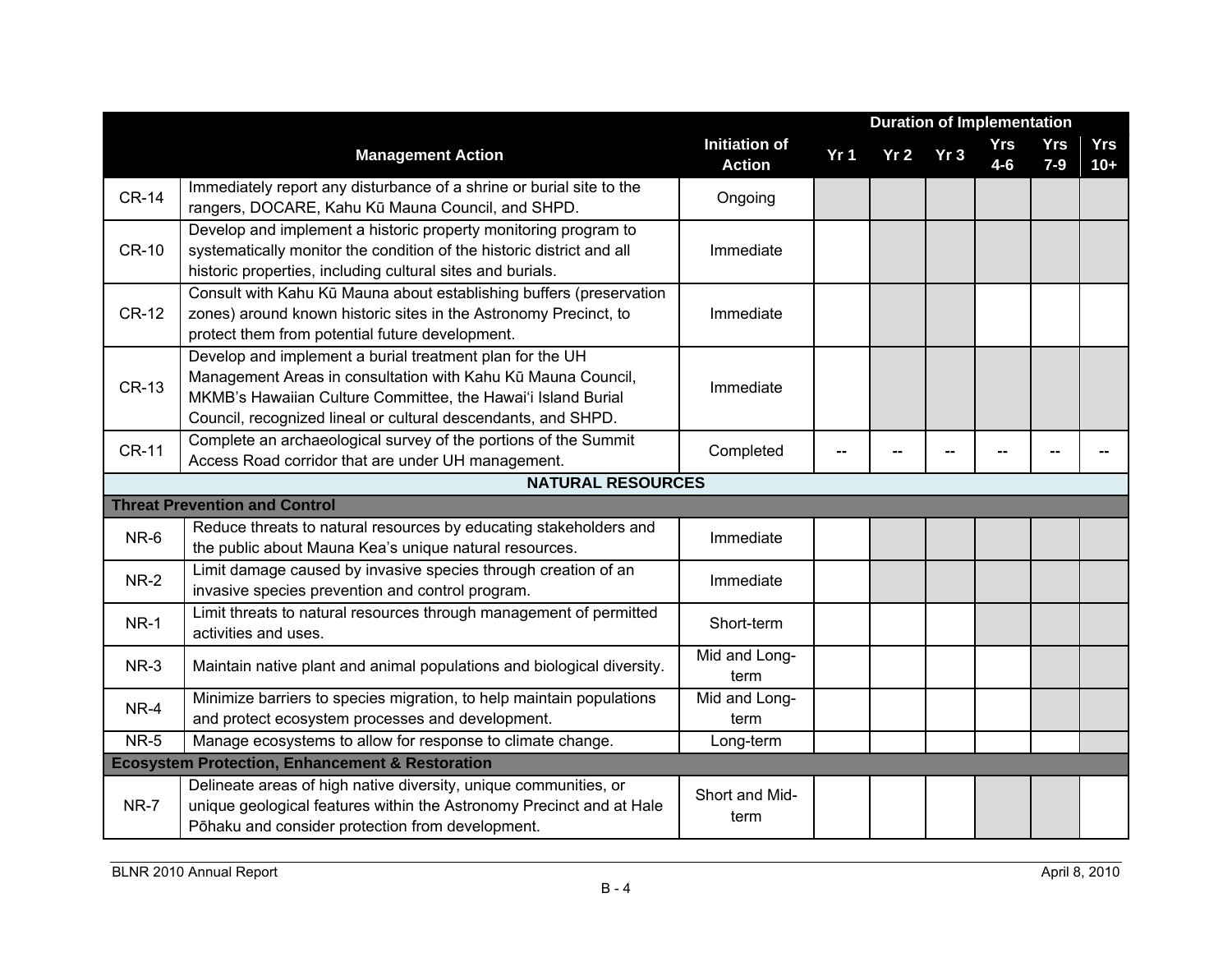|              |                                                                                                                                                                                                                                    |                                       | <b>Duration of Implementation</b> |                 |                 |                |                     |                     |
|--------------|------------------------------------------------------------------------------------------------------------------------------------------------------------------------------------------------------------------------------------|---------------------------------------|-----------------------------------|-----------------|-----------------|----------------|---------------------|---------------------|
|              | <b>Management Action</b>                                                                                                                                                                                                           | <b>Initiation of</b><br><b>Action</b> | Yr <sub>1</sub>                   | Yr <sub>2</sub> | Yr <sub>3</sub> | Yrs<br>$4 - 6$ | <b>Yrs</b><br>$7-9$ | <b>Yrs</b><br>$10+$ |
| NR-8         | Consider fencing areas of high native biodiversity or populations of<br>endangered species to keep out feral ungulates (applies to areas<br>below 12,800 ft elevation).                                                            | Mid-term                              |                                   |                 |                 |                |                     |                     |
| NR-9         | Increase native plant density and diversity through an outplanting<br>program.                                                                                                                                                     | Long-term                             |                                   |                 |                 |                |                     |                     |
| <b>NR-10</b> | Incorporate mitigation plans into project planning and conduct<br>mitigation following new development.                                                                                                                            | As needed                             |                                   |                 |                 |                |                     |                     |
| <b>NR-11</b> | Conduct habitat rehabilitation projects following unplanned<br>disturbances.                                                                                                                                                       | As needed                             |                                   |                 |                 |                |                     |                     |
| <b>NR-12</b> | Create restoration plans and conduct habitat restoration activities, as<br>needed.                                                                                                                                                 | As needed                             |                                   |                 |                 |                |                     |                     |
|              | <b>Program Management</b>                                                                                                                                                                                                          |                                       |                                   |                 |                 |                |                     |                     |
| <b>NR-13</b> | Increase communication, networking, and collaborative opportunities,<br>to support management and protection of natural resources.                                                                                                 | Immediate                             |                                   |                 |                 |                |                     |                     |
| <b>NR-14</b> | Use the principles of adaptive management when developing<br>programs and methodologies. Review programs annually and revise<br>any component plans every five years, based on the results of the<br>program review.               | Short-term /<br>As needed             |                                   |                 |                 |                |                     |                     |
|              | <b>Inventory, Monitoring and Research</b>                                                                                                                                                                                          |                                       |                                   |                 |                 |                |                     |                     |
| <b>NR-16</b> | Conduct regular long-term monitoring, as outlined in an inventory,<br>monitoring, and research plan.                                                                                                                               | Ongoing                               |                                   |                 |                 |                |                     |                     |
| <b>NR-18</b> | Develop geo-spatial database of all known natural resources and their<br>locations in the UH Management Areas that can serve as baseline<br>documentation against change and provide information essential for<br>decision-making. | Ongoing                               |                                   |                 |                 |                |                     |                     |
| <b>NR-15</b> | Conduct baseline inventories of high-priority resources, as outlined in<br>an inventory, monitoring, and research plan.                                                                                                            | Immediate                             |                                   |                 |                 |                |                     |                     |
| <b>NR-17</b> | Conduct research to fill knowledge gaps that cannot be addressed<br>through inventory and monitoring.                                                                                                                              | Immediate                             |                                   |                 |                 |                |                     |                     |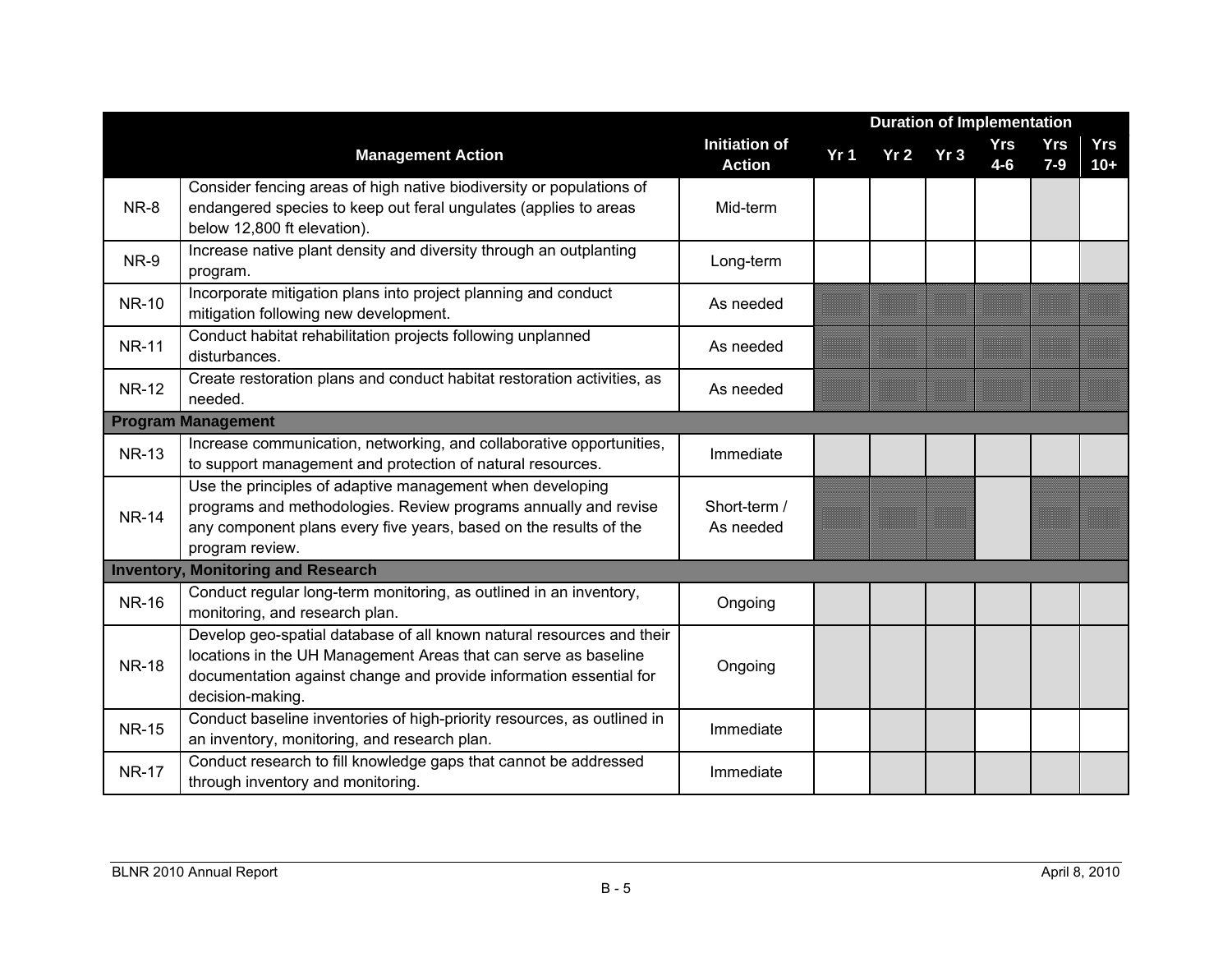|                  |                                                                                                                                                                                                                                                                                                                                                                              |                                       |                 | <b>Duration of Implementation</b> |                 |                       |                       |                     |
|------------------|------------------------------------------------------------------------------------------------------------------------------------------------------------------------------------------------------------------------------------------------------------------------------------------------------------------------------------------------------------------------------|---------------------------------------|-----------------|-----------------------------------|-----------------|-----------------------|-----------------------|---------------------|
|                  | <b>Management Action</b>                                                                                                                                                                                                                                                                                                                                                     | <b>Initiation of</b><br><b>Action</b> | Yr <sub>1</sub> | Yr <sub>2</sub>                   | Yr <sub>3</sub> | <b>Yrs</b><br>$4 - 6$ | <b>Yrs</b><br>$7 - 9$ | <b>Yrs</b><br>$10+$ |
|                  | <b>EDUCATION AND OUTREACH</b>                                                                                                                                                                                                                                                                                                                                                |                                       |                 |                                   |                 |                       |                       |                     |
|                  | <b>Program Development</b>                                                                                                                                                                                                                                                                                                                                                   |                                       |                 |                                   |                 |                       |                       |                     |
| <b>EO-1</b>      | Develop and implement education and outreach program                                                                                                                                                                                                                                                                                                                         | Immediate and<br>Short-term           |                 |                                   |                 |                       |                       |                     |
| <b>Education</b> |                                                                                                                                                                                                                                                                                                                                                                              |                                       |                 |                                   |                 |                       |                       |                     |
| $EO-3$           | Continue to develop, update, and distribute materials explaining<br>important aspects of Mauna Kea.                                                                                                                                                                                                                                                                          | Ongoing                               |                 |                                   |                 |                       |                       |                     |
| $EO-4$           | Develop and implement a signage plan to improve signage throughout<br>the UH Management Areas (interpretive, safety, rules and regulations).                                                                                                                                                                                                                                 | Immediate                             |                 |                                   |                 |                       |                       |                     |
| $EO-5$           | Develop interpretive features such as self-guided cultural walks and<br>volunteer-maintained native plant gardens.                                                                                                                                                                                                                                                           | Mid-term                              |                 |                                   |                 |                       |                       |                     |
| $EO-6$           | Engage in outreach and partnerships with schools, by collaborating with<br>local experts, teachers, and university researchers, and by working with<br>the 'Imiloa Astronomy Center of Hawai'i.                                                                                                                                                                              | Mid-term                              |                 |                                   |                 |                       |                       |                     |
| $EO-2$           | Require orientation of users, with periodic updates and a certificate of<br>completion, including but not limited to visitors, employees, observatory<br>staff, contractors, and commercial and recreational users.                                                                                                                                                          | Long-term                             |                 |                                   |                 |                       |                       |                     |
| <b>Outreach</b>  |                                                                                                                                                                                                                                                                                                                                                                              |                                       |                 |                                   |                 |                       |                       |                     |
| <b>EO-7</b>      | Continue and increase opportunities for community members to provide<br>input to cultural and natural resources management activities on Mauna<br>Kea, to ensure systematic input regarding planning, management, and<br>operational decisions that affect natural resources, sacred materials or<br>places, or other ethnographic resources with which they are associated. | Ongoing                               |                 |                                   |                 |                       |                       |                     |
| $EO-8$           | Provide opportunities for community members to participate in<br>stewardship activities.                                                                                                                                                                                                                                                                                     | Ongoing                               |                 |                                   |                 |                       |                       |                     |
|                  | <b>ASTRONOMICAL RESOURCES</b>                                                                                                                                                                                                                                                                                                                                                |                                       |                 |                                   |                 |                       |                       |                     |
|                  | <b>Protection of Astronomical Resources</b>                                                                                                                                                                                                                                                                                                                                  |                                       |                 |                                   |                 |                       |                       |                     |
| $AR-1$           | Operate the UH Management Areas to prohibit activities resulting in<br>negative impacts to astronomical resources.                                                                                                                                                                                                                                                           | Ongoing                               |                 |                                   |                 |                       |                       |                     |
| $AR-2$           | Prevent light pollution, radio frequency interference (RFI) and dust.                                                                                                                                                                                                                                                                                                        | Ongoing                               |                 |                                   |                 |                       |                       |                     |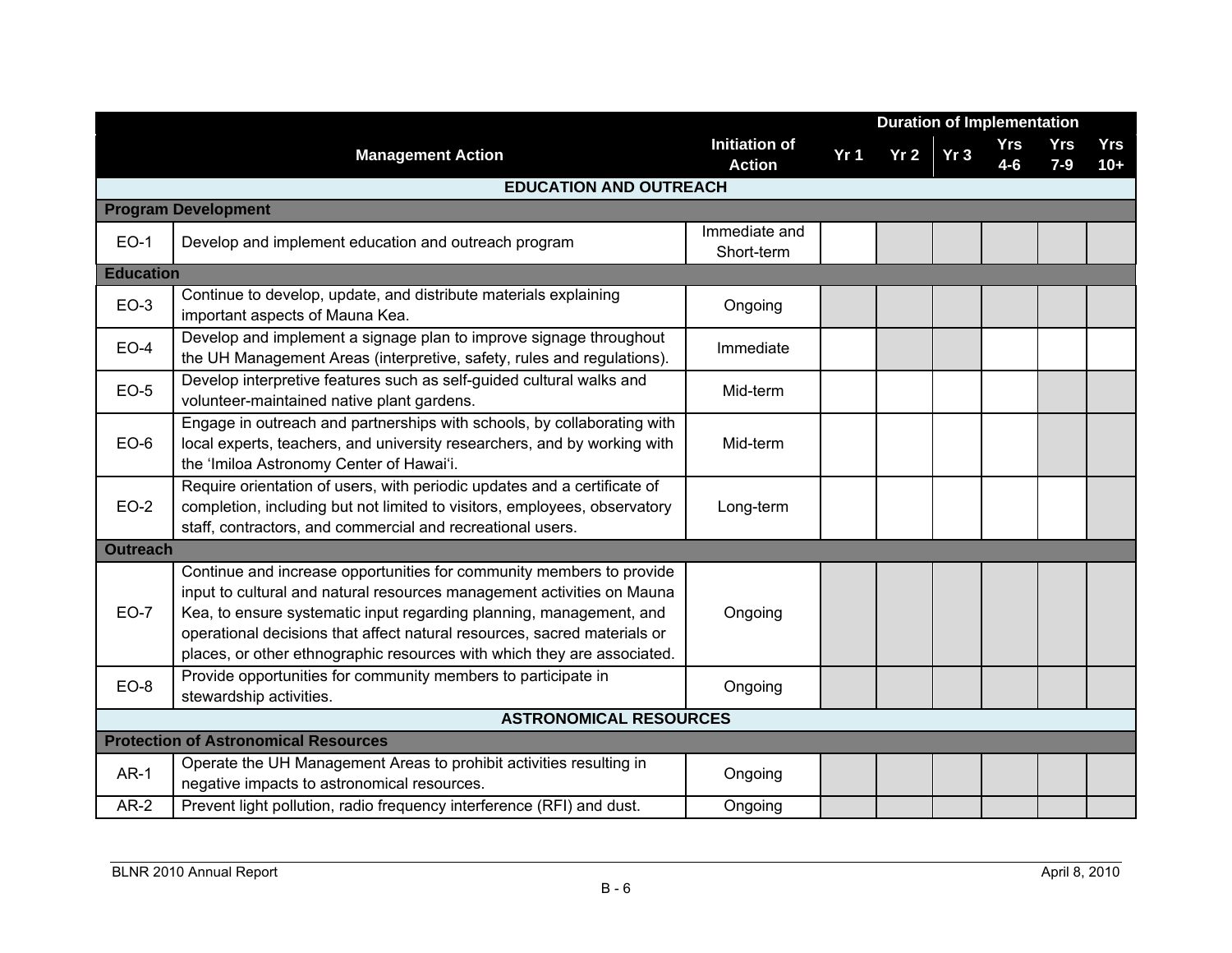|                     |                                                                                                                                                                                                                                                       |                                       |                 | <b>Duration of Implementation</b> |            |                |                     |
|---------------------|-------------------------------------------------------------------------------------------------------------------------------------------------------------------------------------------------------------------------------------------------------|---------------------------------------|-----------------|-----------------------------------|------------|----------------|---------------------|
|                     | <b>Management Action</b>                                                                                                                                                                                                                              | <b>Initiation of</b><br><b>Action</b> | Yr <sub>1</sub> | Yr 2 Yr 3                         | Yrs<br>4-6 | Yrs<br>$7 - 9$ | <b>Yrs</b><br>$10+$ |
|                     | <b>COMPONENT PLAN: MANAGING ACCESS AND USE</b>                                                                                                                                                                                                        |                                       |                 |                                   |            |                |                     |
|                     | <b>ACTIVITIES AND USES</b>                                                                                                                                                                                                                            |                                       |                 |                                   |            |                |                     |
|                     | <b>General Management</b>                                                                                                                                                                                                                             |                                       |                 |                                   |            |                |                     |
| ACT-1               | Continue and update managed access policy of 1995 Management<br>Plan.                                                                                                                                                                                 | Short-term                            |                 |                                   |            |                |                     |
| ACT-2               | Develop parking and visitor traffic plan.                                                                                                                                                                                                             | Immediate                             |                 |                                   |            |                |                     |
| ACT-3               | Maintain a presence of interpretive and enforcement personnel on the<br>mountain at all times to educate users, deter violations, and encourage<br>adherence to restrictions.                                                                         | Ongoing                               |                 |                                   |            |                |                     |
| ACT-4               | Develop and enforce a policy that maintains current prohibitions on off-<br>road vehicle use in the UH Management Areas and that strengthens<br>measures to prevent or deter vehicles from leaving established roads<br>and designated parking areas. | Ongoing                               |                 |                                   |            |                |                     |
| <b>Recreational</b> |                                                                                                                                                                                                                                                       |                                       |                 |                                   |            |                |                     |
| ACT-5               | Implement policies to reduce impacts of recreational hiking                                                                                                                                                                                           | Short-term                            |                 |                                   |            |                |                     |
| ACT-6               | Define and maintain areas where snow-related activities can occur and<br>confine activities to slopes that have a protective layer of snow.                                                                                                           | Ongoing                               |                 |                                   |            |                |                     |
| ACT-7               | Confine University or other sponsored tours and star-gazing activities to<br>previously disturbed ground surfaces and established parking areas.                                                                                                      | Ongoing                               |                 |                                   |            |                |                     |
| ACT-8               | Coordinate with DLNR in the development of a policy regarding hunting<br>in the UH Management Areas.                                                                                                                                                  | Immediate                             |                 |                                   |            |                |                     |
| <b>Commercial</b>   |                                                                                                                                                                                                                                                       |                                       |                 |                                   |            |                |                     |
| ACT-9               | Maintain commercial tour permitting process; evaluate and issue<br>permits annually.                                                                                                                                                                  | Ongoing                               |                 |                                   |            |                |                     |
| <b>ACT-10</b>       | Ensure OMKM input on permits for filming activities                                                                                                                                                                                                   | Ongoing                               |                 |                                   |            |                |                     |
| <b>ACT-11</b>       | Seek statutory authority for the University to regulate commercial<br>activities in the UH Management Areas.                                                                                                                                          | Completed                             |                 |                                   |            |                |                     |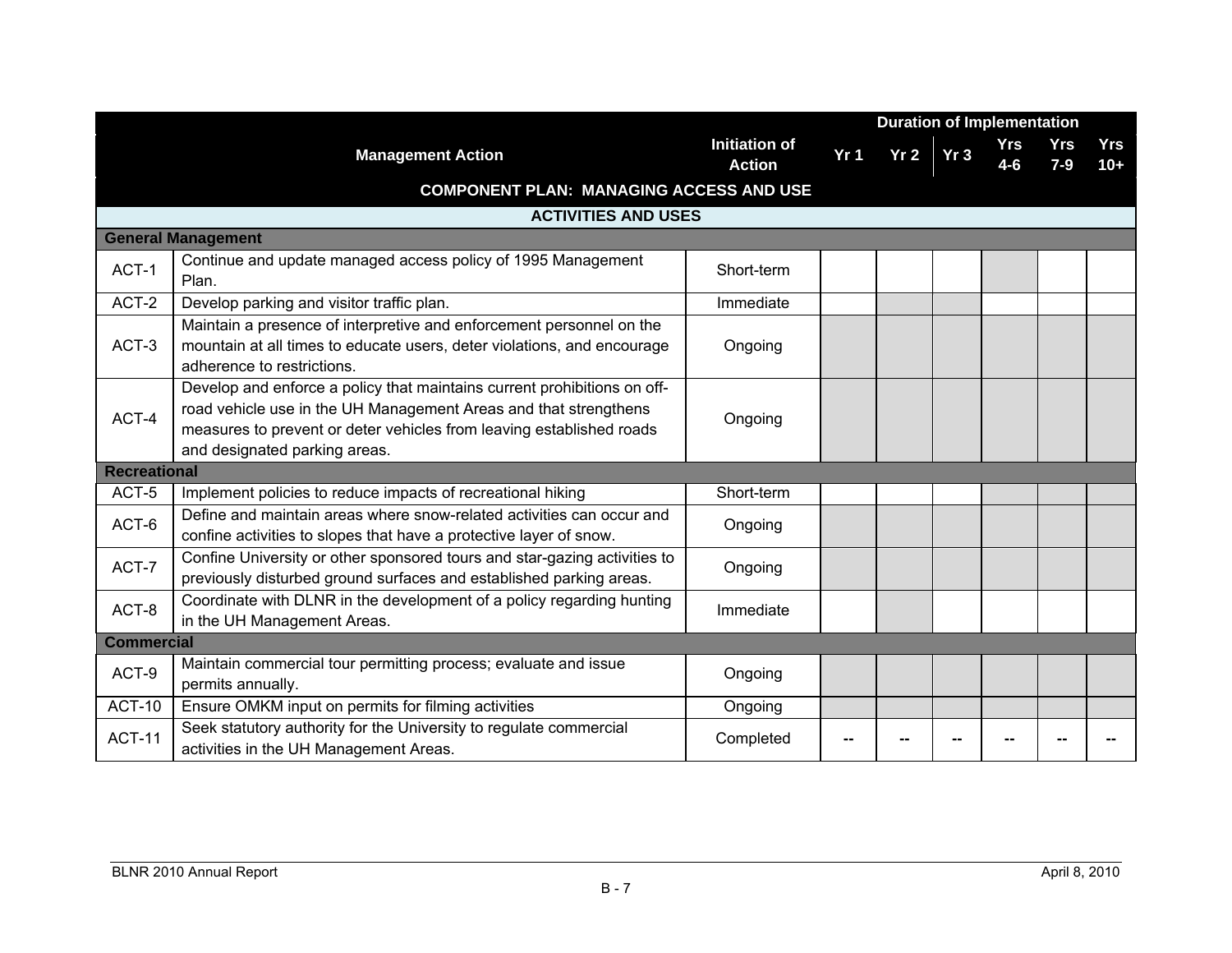|                    |                                                                                                                                                                                                                |                                       |                 | <b>Duration of Implementation</b> |                 |            |                |              |
|--------------------|----------------------------------------------------------------------------------------------------------------------------------------------------------------------------------------------------------------|---------------------------------------|-----------------|-----------------------------------|-----------------|------------|----------------|--------------|
|                    | <b>Management Action</b>                                                                                                                                                                                       | <b>Initiation of</b><br><b>Action</b> | Yr <sub>1</sub> | Yr <sub>2</sub>                   | Yr <sub>3</sub> | Yrs<br>4-6 | Yrs<br>$7 - 9$ | Yrs<br>$10+$ |
|                    | <b>Scientific Research</b>                                                                                                                                                                                     |                                       |                 |                                   |                 |            |                |              |
| <b>ACT-12</b>      | Ensure input by OMKM, MKMB, and Kahu Kū Mauna on all scientific<br>research permits and establish system of reporting results of research<br>to OMKM.                                                          | Ongoing                               |                 |                                   |                 |            |                |              |
|                    | <b>PERMITTING AND ENFORCEMENT</b>                                                                                                                                                                              |                                       |                 |                                   |                 |            |                |              |
|                    | <b>Laws and Regulations</b>                                                                                                                                                                                    |                                       |                 |                                   |                 |            |                |              |
| $P-1$              | Comply with all applicable federal, state, and local laws, regulations,<br>and permit conditions related to activities in the UH Management<br>Areas.                                                          | Ongoing                               |                 |                                   |                 |            |                |              |
| $P-2$              | Strengthen CMP implementation by recommending to the BLNR that<br>the CMP conditions be included in any Conservation District Use<br>Permit or other permit.                                                   | As needed                             |                 |                                   |                 |            |                |              |
| $P-3$              | Obtain statutory rule-making authority from the legislature, authorizing<br>the University of Hawai'i to adopt administrative rules pursuant to<br>Chapter 91 to implement and enforce the management actions. | Completed                             |                 |                                   |                 |            |                |              |
| $P-4$              | Educate management staff and users of the mountain about all<br>applicable rules and permit requirements.                                                                                                      | Immediate                             |                 |                                   |                 |            |                |              |
| <b>Enforcement</b> |                                                                                                                                                                                                                |                                       |                 |                                   |                 |            |                |              |
| $P-5$              | Continue coordinating with other agencies on enforcement needs.                                                                                                                                                | Ongoing                               |                 |                                   |                 |            |                |              |
| $P-6$              | Obtain legal authority for establishing, and then establish, a law<br>enforcement presence on the mountain that can enforce rules for the<br>UH Management Areas on Mauna Kea.                                 | Completed - As<br>needed              |                 |                                   |                 |            |                |              |
| $P-7$              | Develop and implement protocol for oversight and compliance with<br><b>Conservation District Use Permits.</b>                                                                                                  | Ongoing                               |                 |                                   |                 |            |                |              |
| $P-8$              | Enforce conditions contained in commercial and Special Use permits.                                                                                                                                            | Ongoing                               |                 |                                   |                 |            |                |              |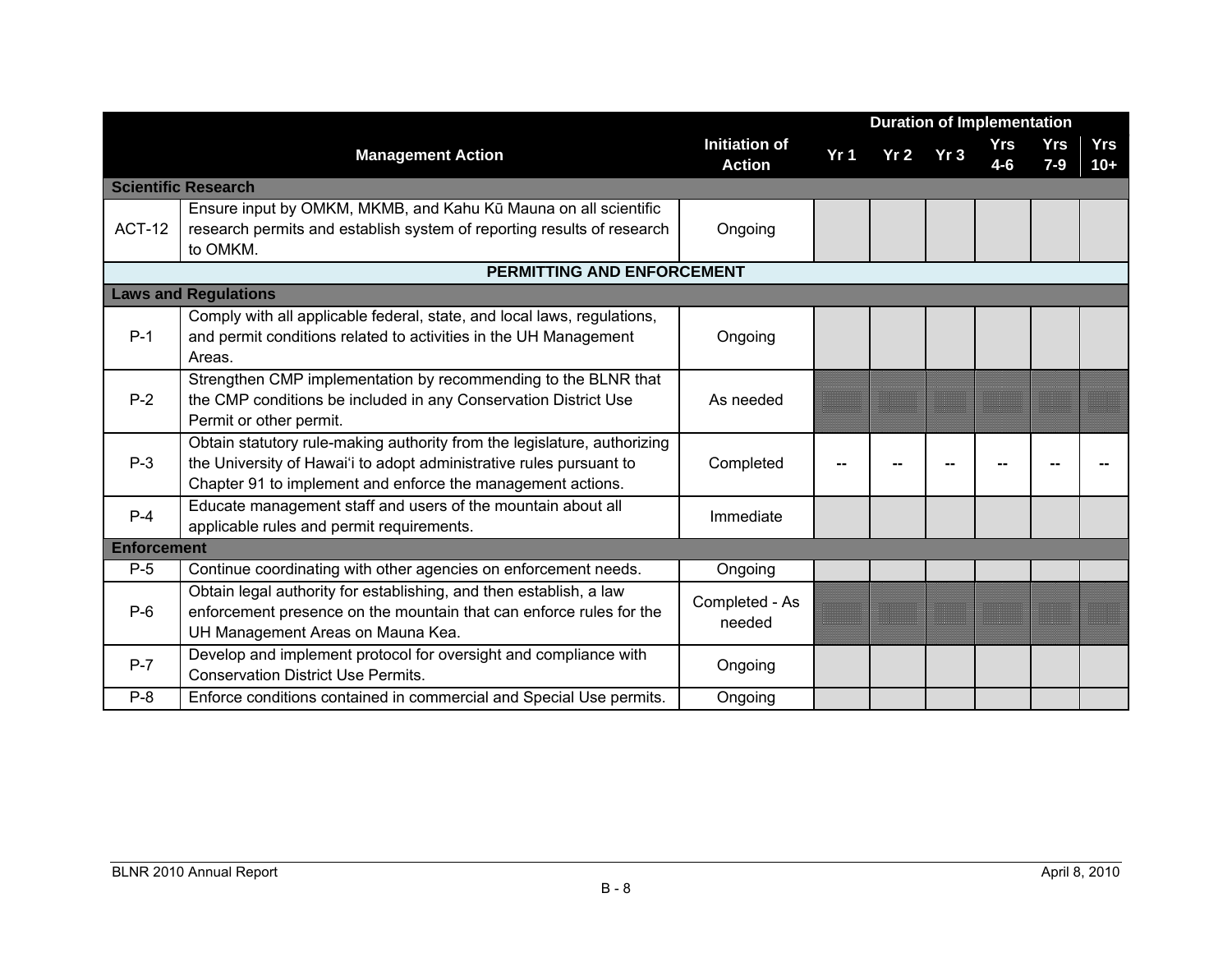|                       |                                                                                                                                                                                                             |                                       |                 | <b>Duration of Implementation</b> |     |                       |              |                      |
|-----------------------|-------------------------------------------------------------------------------------------------------------------------------------------------------------------------------------------------------------|---------------------------------------|-----------------|-----------------------------------|-----|-----------------------|--------------|----------------------|
|                       | <b>Management Action</b>                                                                                                                                                                                    | <b>Initiation of</b><br><b>Action</b> | Yr <sub>1</sub> | Yr <sub>2</sub>                   | Yr3 | <b>Yrs</b><br>$4 - 6$ | Yrs<br>$7-9$ | <b>Yrs</b><br>$10 +$ |
|                       | <b>COMPONENT PLAN: MANAGING THE BUILT ENVIRONMENT</b>                                                                                                                                                       |                                       |                 |                                   |     |                       |              |                      |
|                       | <b>INFRASTRUCTURE AND MAINTENANCE</b>                                                                                                                                                                       |                                       |                 |                                   |     |                       |              |                      |
|                       | <b>Routine Maintenance</b>                                                                                                                                                                                  |                                       |                 |                                   |     |                       |              |                      |
| $IM-1$                | Develop and implement an OMMP.                                                                                                                                                                              | Ongoing                               |                 |                                   |     |                       |              |                      |
| $IM-2$                | Reduce impacts from operations and maintenance activities by<br>educating personnel about Mauna Kea's unique resources.                                                                                     | Immediate                             |                 |                                   |     |                       |              |                      |
| $IM-3$                | Conduct historic preservation review for maintenance activities that<br>will have an adverse effect on historic properties.                                                                                 | Short-term                            |                 |                                   |     |                       |              |                      |
| $IM-4$                | Evaluate need for and feasibility of a vehicle wash station near Hale<br>Pōhaku, and requiring that vehicles be cleaned.                                                                                    | Short-term                            |                 |                                   |     |                       |              |                      |
| $IM-5$                | Develop and implement a Debris Removal, Monitoring and Prevention<br>Plan.                                                                                                                                  | Immediate                             |                 |                                   |     |                       |              |                      |
| $IM-6$                | Develop and implement an erosion inventory and assessment plan.                                                                                                                                             | Long-term                             |                 |                                   |     |                       |              |                      |
|                       | Prepare a plan, in collaboration with the Department of Defense, to                                                                                                                                         |                                       |                 |                                   |     |                       |              |                      |
| $IM-7$                | remove military wreckage from a remote area of the UH Management                                                                                                                                            | Mid-term                              |                 |                                   |     |                       |              |                      |
|                       | Areas, while ensuring protection of natural and cultural resources.                                                                                                                                         |                                       |                 |                                   |     |                       |              |                      |
| <b>Infrastructure</b> |                                                                                                                                                                                                             |                                       |                 |                                   |     |                       |              |                      |
| $IM-8$                | Assess feasibility of paving the Summit Access Road.                                                                                                                                                        | Long-term                             |                 |                                   |     |                       |              |                      |
| $IM-9$                | Evaluate need for additional parking lots and vehicle pullouts and<br>install if necessary.                                                                                                                 | Mid-term                              |                 |                                   |     |                       |              |                      |
| $IM-10$               | Evaluate need for additional public restroom facilities in the summit<br>region and at Hale Pōhaku, and install close-contained zero waste<br>systems if necessary.                                         | Immediate                             |                 |                                   |     |                       |              |                      |
|                       | <b>Sustainable Technologies</b>                                                                                                                                                                             |                                       |                 |                                   |     |                       |              |                      |
| $IM-11$               | Encourage existing facilities and new development to incorporate<br>sustainable technologies, energy efficient technologies, and LEED<br>standards, whenever possible, into facility design and operations. | As needed                             |                 |                                   |     |                       |              |                      |
| $IM-12$               | Conduct energy audits to identify energy use and system<br>inefficiencies, and develop solutions to reduce energy usage.                                                                                    | Immediate                             |                 |                                   |     |                       |              |                      |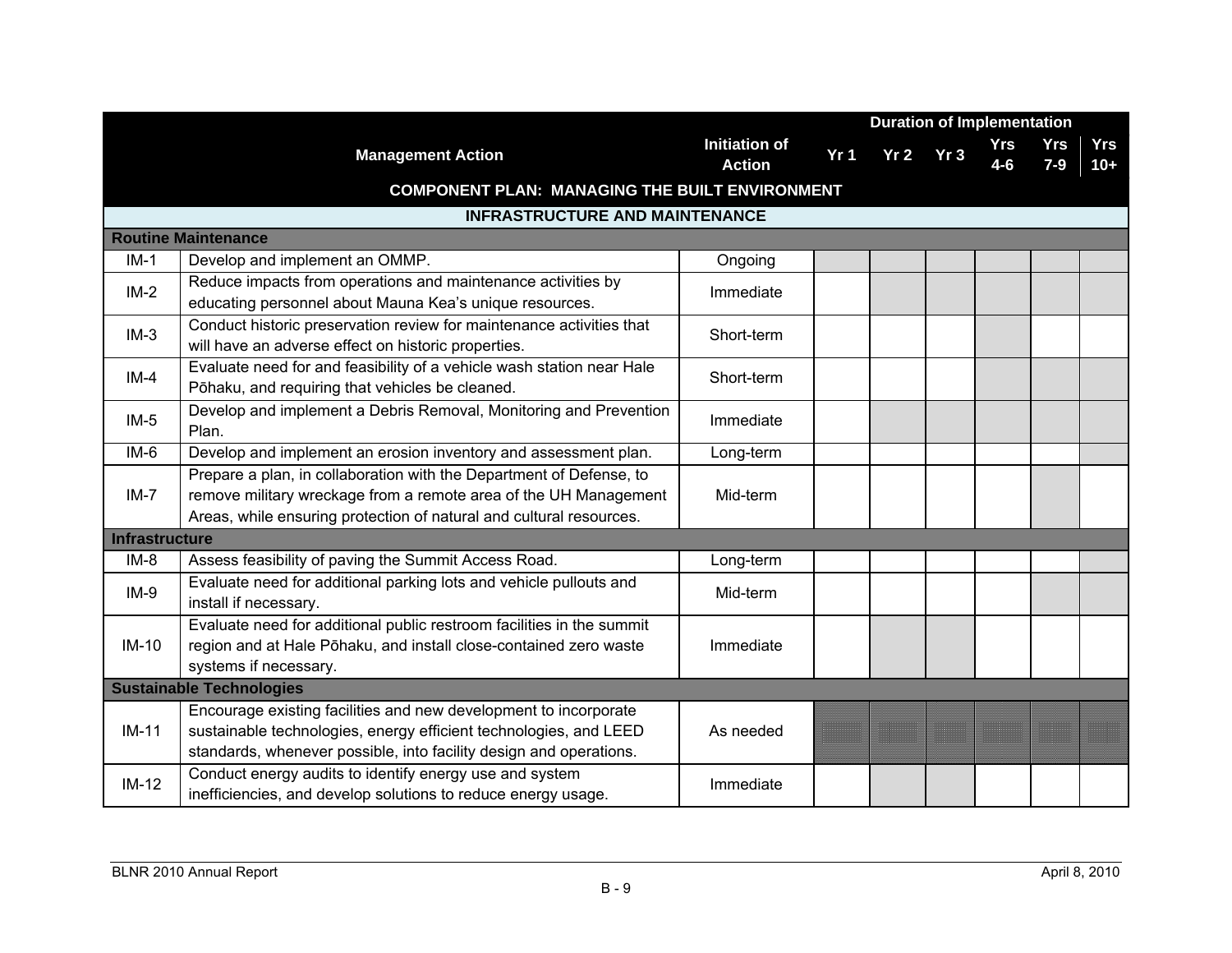|             |                                                                           |                                       |                 |                 |                 | <b>Duration of Implementation</b> |              |                     |
|-------------|---------------------------------------------------------------------------|---------------------------------------|-----------------|-----------------|-----------------|-----------------------------------|--------------|---------------------|
|             | <b>Management Action</b>                                                  | <b>Initiation of</b><br><b>Action</b> | Yr <sub>1</sub> | Yr <sub>2</sub> | Yr <sub>3</sub> | <b>Yrs</b><br>$4 - 6$             | Yrs<br>$7-9$ | <b>Yrs</b><br>$10+$ |
|             | Conduct feasibility assessment, in consultation with Hawaii Electric      |                                       |                 |                 |                 |                                   |              |                     |
| $IM-13$     | Light Company, on developing locally-based alternative energy<br>sources. | Mid-term                              |                 |                 |                 |                                   |              |                     |
| $IM-14$     | Encourage observatories to investigate options to reduce the use of       | Short-term                            |                 |                 |                 |                                   |              |                     |
|             | hazardous materials in telescope operations.                              |                                       |                 |                 |                 |                                   |              |                     |
|             | <b>CONSTRUCTION GUIDELINES</b>                                            |                                       |                 |                 |                 |                                   |              |                     |
|             | <b>General Requirements</b>                                               |                                       |                 |                 |                 |                                   |              |                     |
|             | Require an independent construction monitor who has oversight and         |                                       |                 |                 |                 |                                   |              |                     |
| $C-1$       | authority to insure that all aspects of ground based work comply with     | As needed                             |                 |                 |                 |                                   |              |                     |
|             | protocols and permit requirements.                                        |                                       |                 |                 |                 |                                   |              |                     |
|             | <b>Best Management Practices</b>                                          |                                       |                 |                 |                 |                                   |              |                     |
| $C-2$       | Require use of Best Management Practices Plan for Construction            | As needed                             |                 |                 |                 |                                   |              |                     |
|             | Practices.                                                                |                                       |                 |                 |                 |                                   |              |                     |
| $C-3$       | Develop, prior to construction, a rock movement plan.                     | As needed                             |                 |                 |                 |                                   |              |                     |
| $C-4$       | Require contractors to provide information from construction activities   | As needed                             |                 |                 |                 |                                   |              |                     |
|             | to OMKM for input into OMKM information databases.                        |                                       |                 |                 |                 |                                   |              |                     |
|             | Require on-site monitors (e.g., archaeologist, cultural resources         |                                       |                 |                 |                 |                                   |              |                     |
| $C-5$       | specialist, entomologist) during construction, as determined by the       | As needed                             |                 |                 |                 |                                   |              |                     |
|             | appropriate agency.                                                       |                                       |                 |                 |                 |                                   |              |                     |
| $C-6$       | Conduct required archaeological monitoring during construction            | As needed                             |                 |                 |                 |                                   |              |                     |
|             | projects per SHPD approved plan.                                          |                                       |                 |                 |                 |                                   |              |                     |
| $C-7$       | Education regarding historical and cultural significance                  | As needed                             |                 |                 |                 |                                   |              |                     |
| $C-8$       | Education regarding environment, ecology and natural resources            | As needed                             |                 |                 |                 |                                   |              |                     |
| $C-9$       | Inspection of construction materials                                      | As needed                             |                 |                 |                 |                                   |              |                     |
|             | SITE RECYCLING, DECOMMISSIONING DEMOLITION AND RESTORATION                |                                       |                 |                 |                 |                                   |              |                     |
|             | Site Recycling, Decommissioning, Demolition, and Restoration              |                                       |                 |                 |                 |                                   |              |                     |
|             | Require observatories to develop plans to recycle or demolish             |                                       |                 |                 |                 |                                   |              |                     |
| <b>SR-1</b> | facilities once their useful life has ended, in accordance with their     | As needed                             |                 |                 |                 |                                   |              |                     |
|             | sublease requirements, identifying all proposed actions.                  |                                       |                 |                 |                 |                                   |              |                     |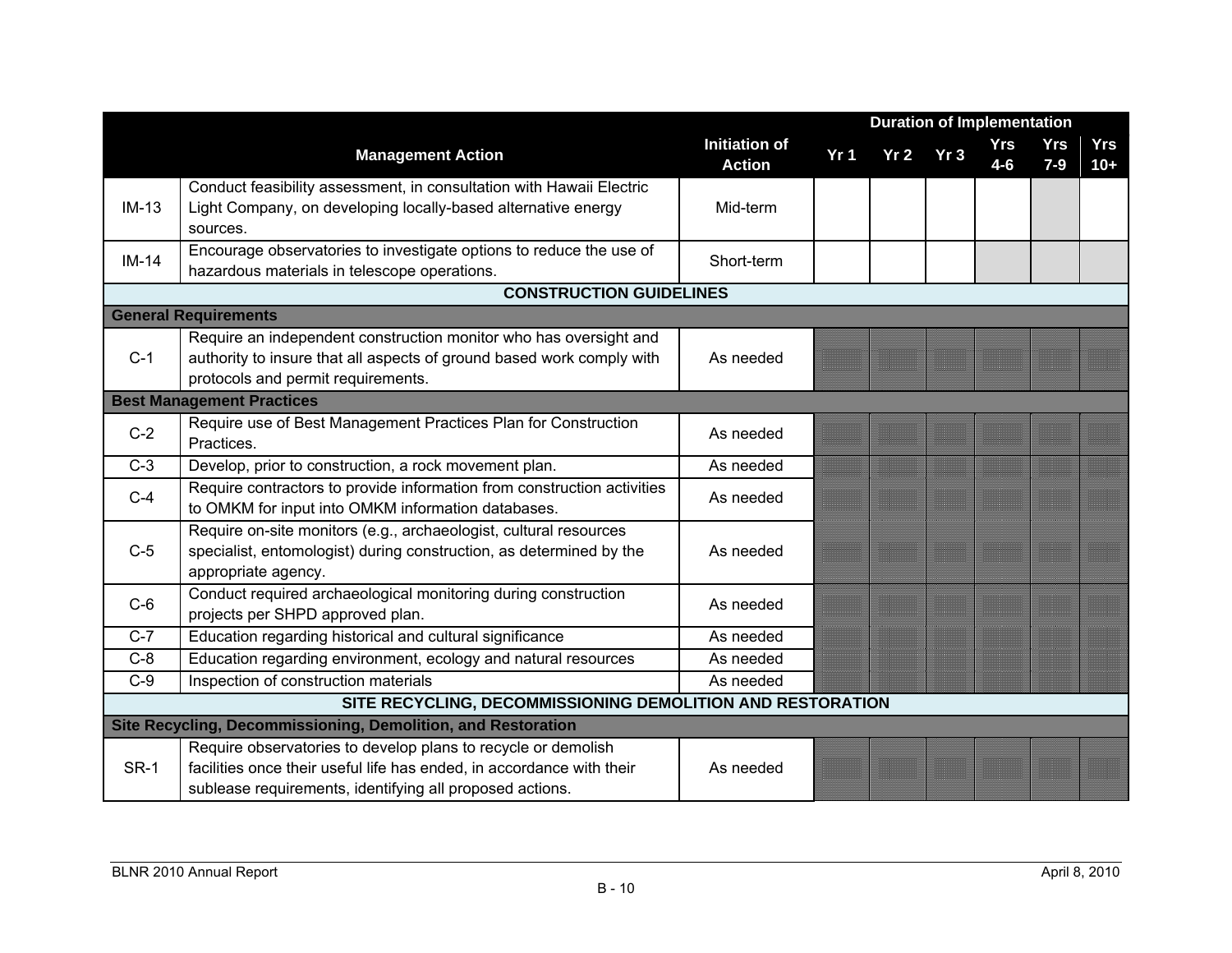|             |                                                                                                                                                                                                                                                                                                                                                                                         |                                       |                 | <b>Duration of Implementation</b> |     |                |                |              |
|-------------|-----------------------------------------------------------------------------------------------------------------------------------------------------------------------------------------------------------------------------------------------------------------------------------------------------------------------------------------------------------------------------------------|---------------------------------------|-----------------|-----------------------------------|-----|----------------|----------------|--------------|
|             | <b>Management Action</b>                                                                                                                                                                                                                                                                                                                                                                | <b>Initiation of</b><br><b>Action</b> | Yr <sub>1</sub> | Yr <sub>2</sub>                   | Yr3 | Yrs<br>$4 - 6$ | Yrs<br>$7 - 9$ | Yrs<br>$10+$ |
| <b>SR-2</b> | Require observatories to develop a restoration plan in association<br>with decommissioning, to include an environmental cost-benefit<br>analysis and a cultural assessment.                                                                                                                                                                                                             | As needed                             |                 |                                   |     |                |                |              |
| SR-3        | Require any future observatories to consider site restoration during<br>project planning and include provisions in subleases for funding of full<br>restoration.                                                                                                                                                                                                                        | As needed                             |                 |                                   |     |                |                |              |
|             | <b>CONSIDERATION OF FUTURE LAND USE</b>                                                                                                                                                                                                                                                                                                                                                 |                                       |                 |                                   |     |                |                |              |
|             | <b>Facility Planning Guidelines</b>                                                                                                                                                                                                                                                                                                                                                     |                                       |                 |                                   |     |                |                |              |
| FLU-1       | Follow design guidelines presented in the 2000 Master Plan.                                                                                                                                                                                                                                                                                                                             | As needed                             |                 |                                   |     |                |                |              |
| FLU-2       | Develop a map with land-use zones in the Astronomy Precinct based<br>on updated inventories of cultural and natural resources, to delineate<br>areas where future land use will not be allowed and areas where<br>future land use will be allowed but will require compliance with<br>prerequisite studies or analysis prior to approval of Conservation<br><b>District Use Permit.</b> | Immediate                             |                 |                                   |     |                |                |              |
| FLU-3       | Require cataloguing of initial site conditions for use when conducting<br>site restoration.                                                                                                                                                                                                                                                                                             | As needed                             |                 |                                   |     |                |                |              |
| FLU-4       | Require project specific visual rendering of both pre- and post-project<br>settings to facilitate analysis of potential impacts to view planes.                                                                                                                                                                                                                                         | As needed                             |                 |                                   |     |                |                |              |
| FLU-5       | Require an airflow analysis on the design of proposed structures to<br>assess potential impacts to aeolian ecosystems.                                                                                                                                                                                                                                                                  | As needed                             |                 |                                   |     |                |                |              |
| FLU-6       | Incorporate habitat mitigation plans into project planning process.                                                                                                                                                                                                                                                                                                                     | As needed                             |                 |                                   |     |                |                |              |
| FLU-7       | Require use of close-contained zero-discharge waste systems for any<br>future development in the summit region, from portable toilets to<br>observatory restrooms, if feasible.                                                                                                                                                                                                         | As needed                             |                 |                                   |     |                |                |              |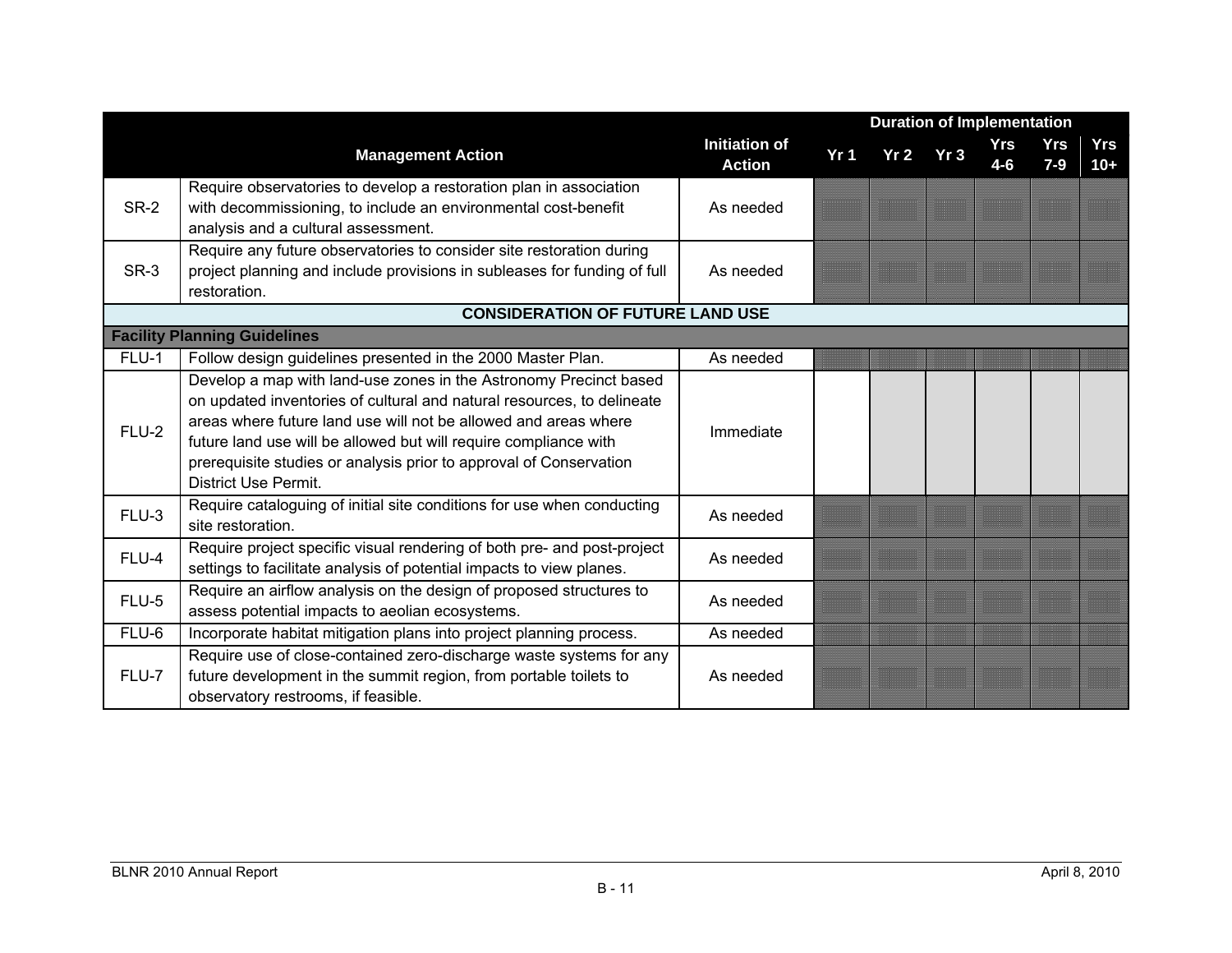|                   |                                                                                                                                                                                                                                         |                                       |                 | <b>Duration of Implementation</b> |                 |                   |                |              |
|-------------------|-----------------------------------------------------------------------------------------------------------------------------------------------------------------------------------------------------------------------------------------|---------------------------------------|-----------------|-----------------------------------|-----------------|-------------------|----------------|--------------|
|                   | <b>Management Action</b>                                                                                                                                                                                                                | <b>Initiation of</b><br><b>Action</b> | Yr <sub>1</sub> | Yr2                               | Yr <sub>3</sub> | <b>Yrs</b><br>4-6 | Yrs<br>$7 - 9$ | Yrs<br>$10+$ |
|                   | <b>COMPONENT PLAN: MANAGING OPERATIONS</b>                                                                                                                                                                                              |                                       |                 |                                   |                 |                   |                |              |
|                   | OPERATION AND IMPLEMENTATION OF THE CMP                                                                                                                                                                                                 |                                       |                 |                                   |                 |                   |                |              |
| <b>Management</b> |                                                                                                                                                                                                                                         |                                       |                 |                                   |                 |                   |                |              |
| $OI-1$            | Maintain OMKM, MKMB, and Kahu Kū Mauna in current roles, with<br>OMKM providing local management of the UH Management Areas,<br>and MKSS providing operational and maintenance services.                                                | Ongoing                               |                 |                                   |                 |                   |                |              |
| $O1-2$            | Develop training plan for staff and volunteers.                                                                                                                                                                                         | Ongoing                               |                 |                                   |                 |                   |                |              |
| $OI-3$            | Maintain and expand regular interaction and dialogue with<br>stakeholders, community members, surrounding landowners, and<br>overseeing agencies to provide a coordinated approach to resource<br>management.                           | Ongoing                               |                 |                                   |                 |                   |                |              |
| $OI-4$            | Establish grievance procedures for OMKM, to address issues as they<br>arise.                                                                                                                                                            | Short-term                            |                 |                                   |                 |                   |                |              |
| $OI-5$            | Update and implement emergency response plan.                                                                                                                                                                                           | Ongoing                               |                 |                                   |                 |                   |                |              |
|                   | <b>CMP MONITORING, EVALUATION AND UPDATES</b>                                                                                                                                                                                           |                                       |                 |                                   |                 |                   |                |              |
| <b>Management</b> |                                                                                                                                                                                                                                         |                                       |                 |                                   |                 |                   |                |              |
| MEU-1             | Establish a reporting system to ensure that the MKMB, DLNR, and<br>the public are informed of results of management activities in a timely<br>manner.                                                                                   | Immediate                             |                 |                                   |                 |                   |                |              |
| MEU-2             | Conduct regular updates of the CMP that reflect outcomes of the<br>evaluation process, and that incorporate new information about<br>resources.                                                                                         | Short-term /<br>As needed             |                 |                                   |                 |                   |                |              |
| MEU-3             | Revise and update planning documents, including the master plan,<br>leases, and subleases, so that they will clearly assign roles and<br>responsibilities for managing Mauna Kea and reflect stewardship<br>matters resolved with DLNR. | As needed                             |                 |                                   |                 |                   |                |              |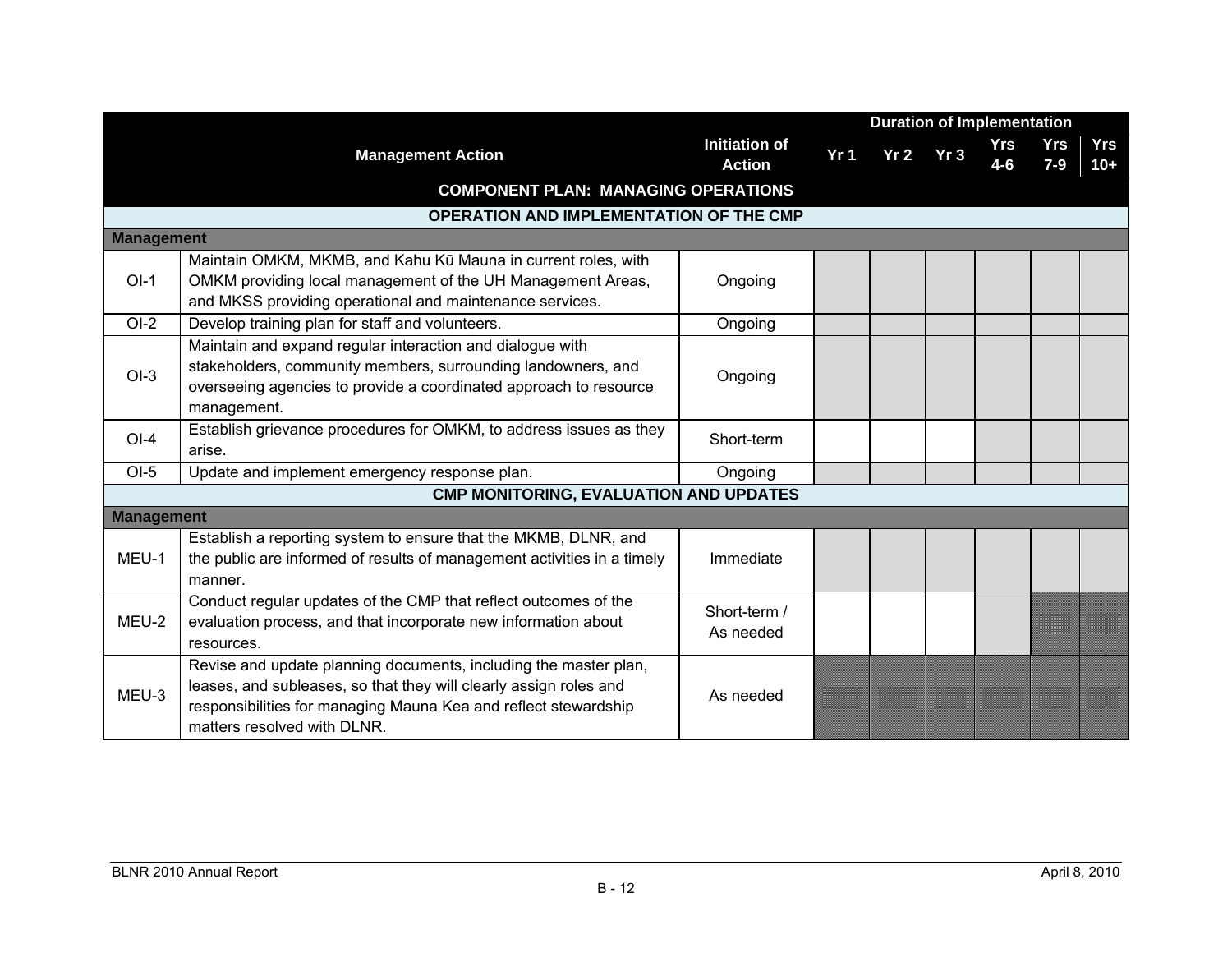# **Appendix C**

**Entities Responsible for Implementation**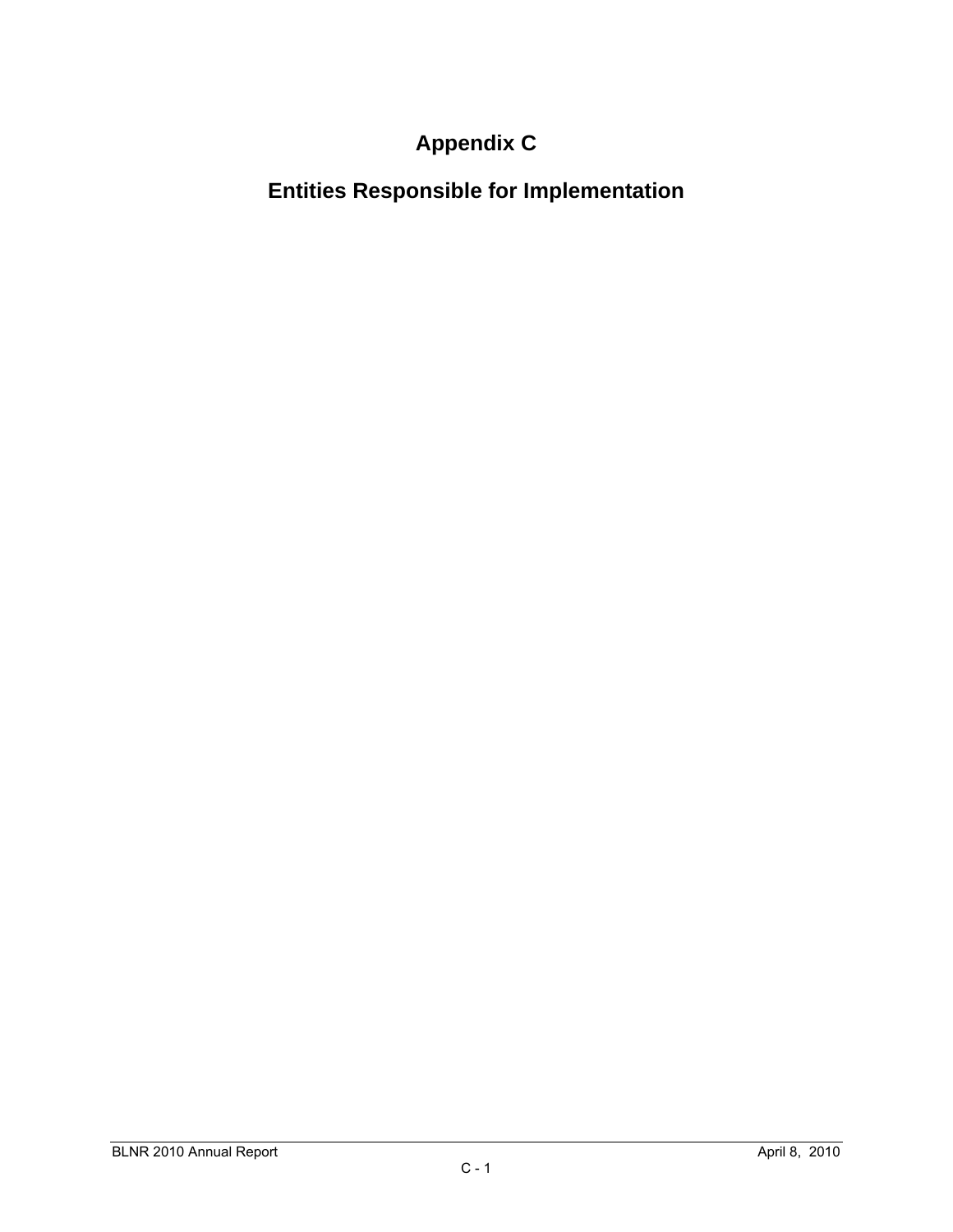This page intentionally left blank.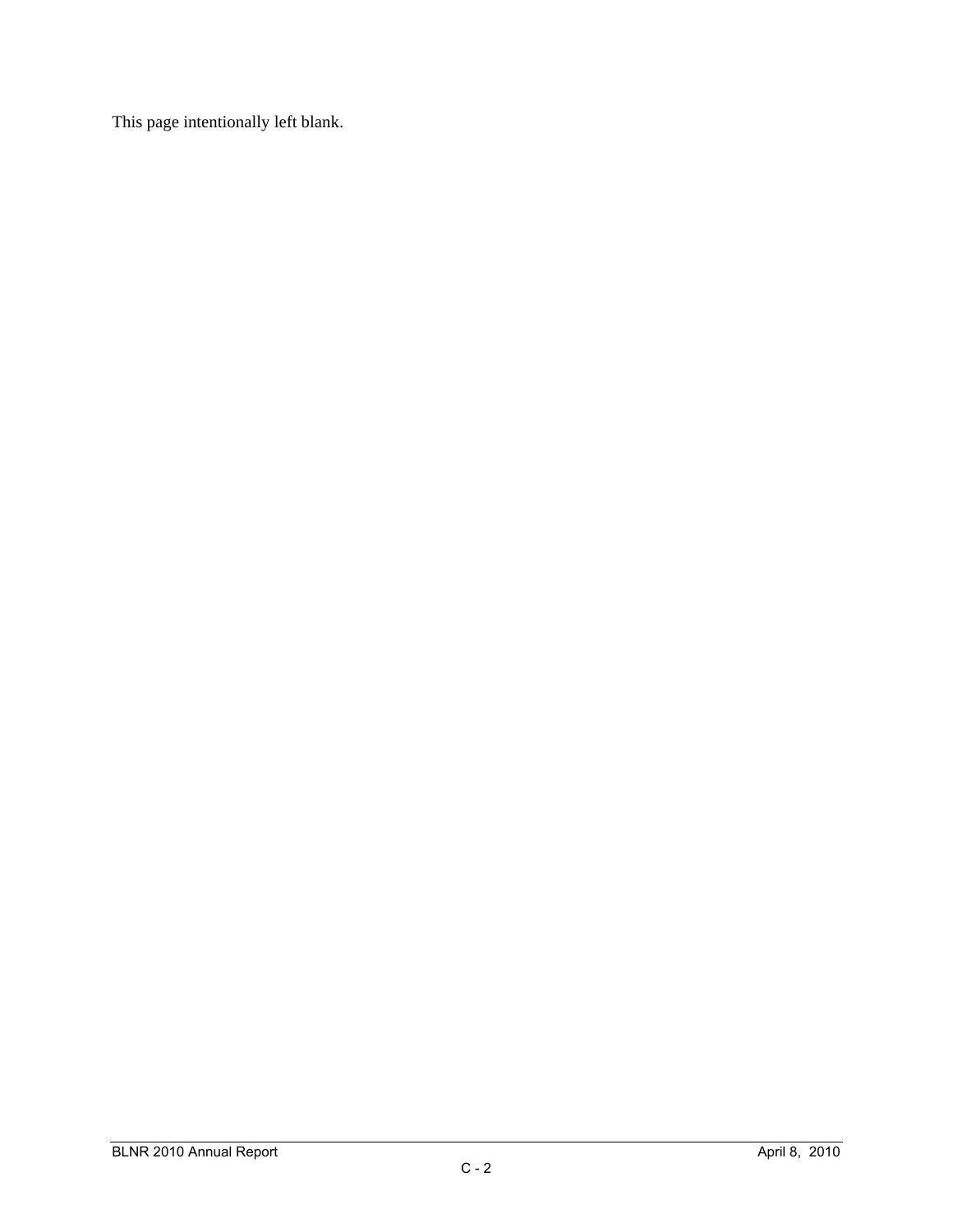|        | <b>Responsible Entity</b>                                                                                                                                                                                                                                                                                                       |                                                                                                                                                                                                                                             |  |  |  |  |  |  |  |  |
|--------|---------------------------------------------------------------------------------------------------------------------------------------------------------------------------------------------------------------------------------------------------------------------------------------------------------------------------------|---------------------------------------------------------------------------------------------------------------------------------------------------------------------------------------------------------------------------------------------|--|--|--|--|--|--|--|--|
|        | <b>COMPONENT PLAN: UNDERSTANDING AND PROTECTING MAUNA KEA'S RESOURCES</b>                                                                                                                                                                                                                                                       |                                                                                                                                                                                                                                             |  |  |  |  |  |  |  |  |
|        | <b>NATIVE HAWAIIAN CULTURAL RESOURCES</b>                                                                                                                                                                                                                                                                                       |                                                                                                                                                                                                                                             |  |  |  |  |  |  |  |  |
|        | <b>Management</b>                                                                                                                                                                                                                                                                                                               |                                                                                                                                                                                                                                             |  |  |  |  |  |  |  |  |
| $CR-1$ | Kahu Kū Mauna shall work with families with lineal and historical connections to<br>Mauna Kea, cultural practitioners, and other Native Hawaiian groups, including the<br>Mauna Kea Management Board's Hawaiian Culture Committee, toward the<br>development of appropriate procedures and protocols regarding cultural issues. | To be developed by Kahu Kū Mauna, Mauna<br>Kea Management Board (MKMB), and<br>Hawaiian Cultural Committee, in consultation<br>with families with historic connections Mauna<br>Kea, cultural practitioners, and other Native<br>Hawaiians. |  |  |  |  |  |  |  |  |
| $CR-2$ | Support application for designation of the summit region of Mauna Kea as a<br>Traditional Cultural Property, per the National Historic Preservation Act of 1966, as<br>amended, 16 U.S.C. 470 et seq. in consultation with the larger community.                                                                                | <b>OMKM</b>                                                                                                                                                                                                                                 |  |  |  |  |  |  |  |  |
| $CR-3$ | Conduct educational efforts to generate public awareness about the importance of<br>preserving the cultural landscape.                                                                                                                                                                                                          | <b>OMKM</b>                                                                                                                                                                                                                                 |  |  |  |  |  |  |  |  |
|        | <b>Cultural Practices</b>                                                                                                                                                                                                                                                                                                       |                                                                                                                                                                                                                                             |  |  |  |  |  |  |  |  |
| $CR-4$ | Establish a process for ongoing collection of information on traditional,<br>contemporary, and customary cultural practices.                                                                                                                                                                                                    | OMKM, in partnership with UH-Hilo and Hilo<br>Community College to establish an oral history<br>program.                                                                                                                                    |  |  |  |  |  |  |  |  |
| $CR-5$ | Develop and adopt guidelines for the culturally appropriate placement and removal<br>of offerings                                                                                                                                                                                                                               | Kahu Kū Mauna, and/or the Hawaiian Cultural<br>Committee, in consultation with families of<br>lineal connections, kūpuna, cultural<br>practitioners, or Native Hawaiian organizations.                                                      |  |  |  |  |  |  |  |  |
| CR-6   | Develop and adopt guidelines for the visitation and use of ancient shrines.                                                                                                                                                                                                                                                     | Kahu Kū Mauna, and/or the Hawaiian Cultural<br>Committee, in consultation with families of<br>lineal connections, kūpuna, cultural<br>practitioners, or Native Hawaiian organizations.                                                      |  |  |  |  |  |  |  |  |
| $CR-7$ | Kahu Kū Mauna shall take the lead in determining the appropriateness of<br>constructing new Hawaiian cultural features.                                                                                                                                                                                                         | Kahu Kū Mauna, and/or the Hawaiian Cultural<br>Committee, in consultation with families of<br>lineal connections, kūpuna, cultural<br>practitioners, or Native Hawaiian organizations.                                                      |  |  |  |  |  |  |  |  |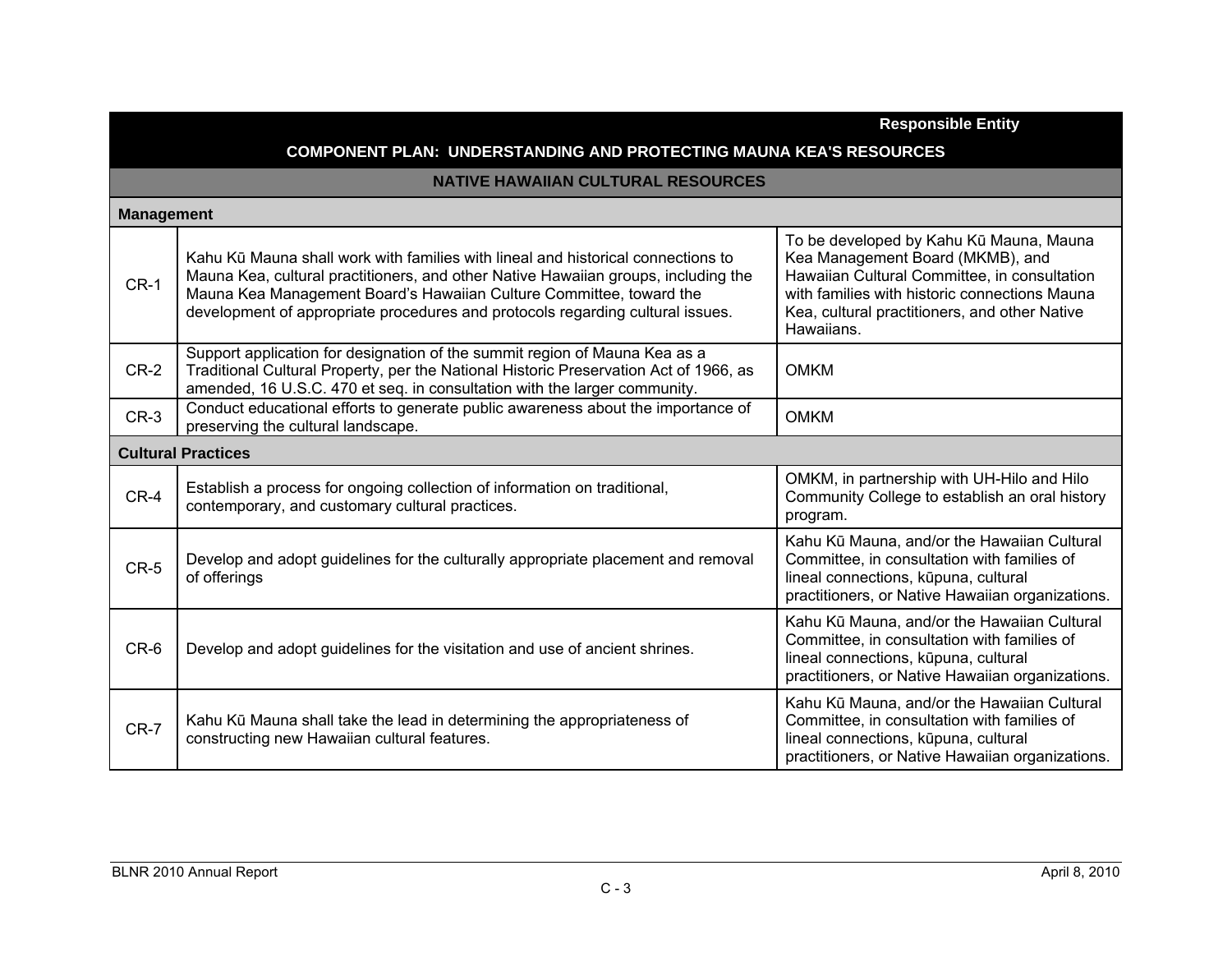|              |                                                                                                                                                                                                                                                           | <b>Responsible Entity</b>                                                                                                                                                              |
|--------------|-----------------------------------------------------------------------------------------------------------------------------------------------------------------------------------------------------------------------------------------------------------|----------------------------------------------------------------------------------------------------------------------------------------------------------------------------------------|
| CR-8         | Develop and adopt a management policy for the UH Management Areas on the<br>scattering of cremated human remains.                                                                                                                                         | Kahu Kū Mauna, and/or the Hawaiian Cultural<br>Committee, in consultation with families of<br>lineal connections, kūpuna, cultural<br>practitioners, or Native Hawaiian organizations. |
| CR-9         | A management policy for the culturally appropriateness of building ahu or "stacking<br>of rocks" will need to be developed by Kahu Kū Mauna who may consider similar<br>policies adopted by Hawai'i Volcanoes National Park.                              | Kahu Kū Mauna, and/or the Hawaiian Cultural<br>Committee, in consultation with families of<br>lineal connections, kūpuna, cultural<br>practitioners, or Native Hawaiian organizations. |
|              | <b>Historic Properties</b>                                                                                                                                                                                                                                |                                                                                                                                                                                        |
| <b>CR-10</b> | Develop and implement a historic property monitoring program to systematically<br>monitor the condition of the historic district and all historic properties, including<br>cultural sites and burials.                                                    | <b>OMKM</b>                                                                                                                                                                            |
| <b>CR-11</b> | Complete an archaeological survey of the portions of the Summit Access Road<br>corridor that are under UH management.                                                                                                                                     | OMKM - completed by consultants                                                                                                                                                        |
| <b>CR-12</b> | Consult with Kahu Kū Mauna about establishing buffers (preservation zones) around<br>known historic sites in the Astronomy Precinct, to protect them from potential future<br>development.                                                                | OMKM, Kahu Kū Mauna, DLNR (SHPD)                                                                                                                                                       |
| <b>CR-13</b> | Develop and implement a burial treatment plan for the UH Management Areas in<br>consultation with Kahu Kū Mauna Council, MKMB's Hawaiian Culture Committee,<br>the Hawai'i Island Burial Council, recognized lineal or cultural descendants, and<br>SHPD. | OMKM, with approval as indicated.                                                                                                                                                      |
| <b>CR-14</b> | Immediately report any disturbance of a shrine or burial site to the rangers,<br>DOCARE, Kahu Kū Mauna Council, and SHPD.                                                                                                                                 | OMKM, rangers, DOCARE, Kahu Kū Mauna<br>Council, and SHPD.                                                                                                                             |
|              | <b>NATURAL RESOURCES</b>                                                                                                                                                                                                                                  |                                                                                                                                                                                        |
|              | <b>Threat Prevention and Control</b>                                                                                                                                                                                                                      |                                                                                                                                                                                        |
| <b>NR-1</b>  | Limit threats to natural resources through management of permitted activities and<br>uses.                                                                                                                                                                | <b>OMKM</b>                                                                                                                                                                            |
| <b>NR-2</b>  | Limit damage caused by invasive species through creation of an invasive species<br>prevention and control program.                                                                                                                                        | <b>OMKM</b>                                                                                                                                                                            |
| $NR-3$       | Maintain native plant and animal populations and biological diversity.                                                                                                                                                                                    | <b>OMKM</b>                                                                                                                                                                            |
| NR-4         | Minimize barriers to species migration, to help maintain populations and protect<br>ecosystem processes and development.                                                                                                                                  | <b>OMKM</b>                                                                                                                                                                            |
| <b>NR-5</b>  | Manage ecosystems to allow for response to climate change.                                                                                                                                                                                                | <b>OMKM</b>                                                                                                                                                                            |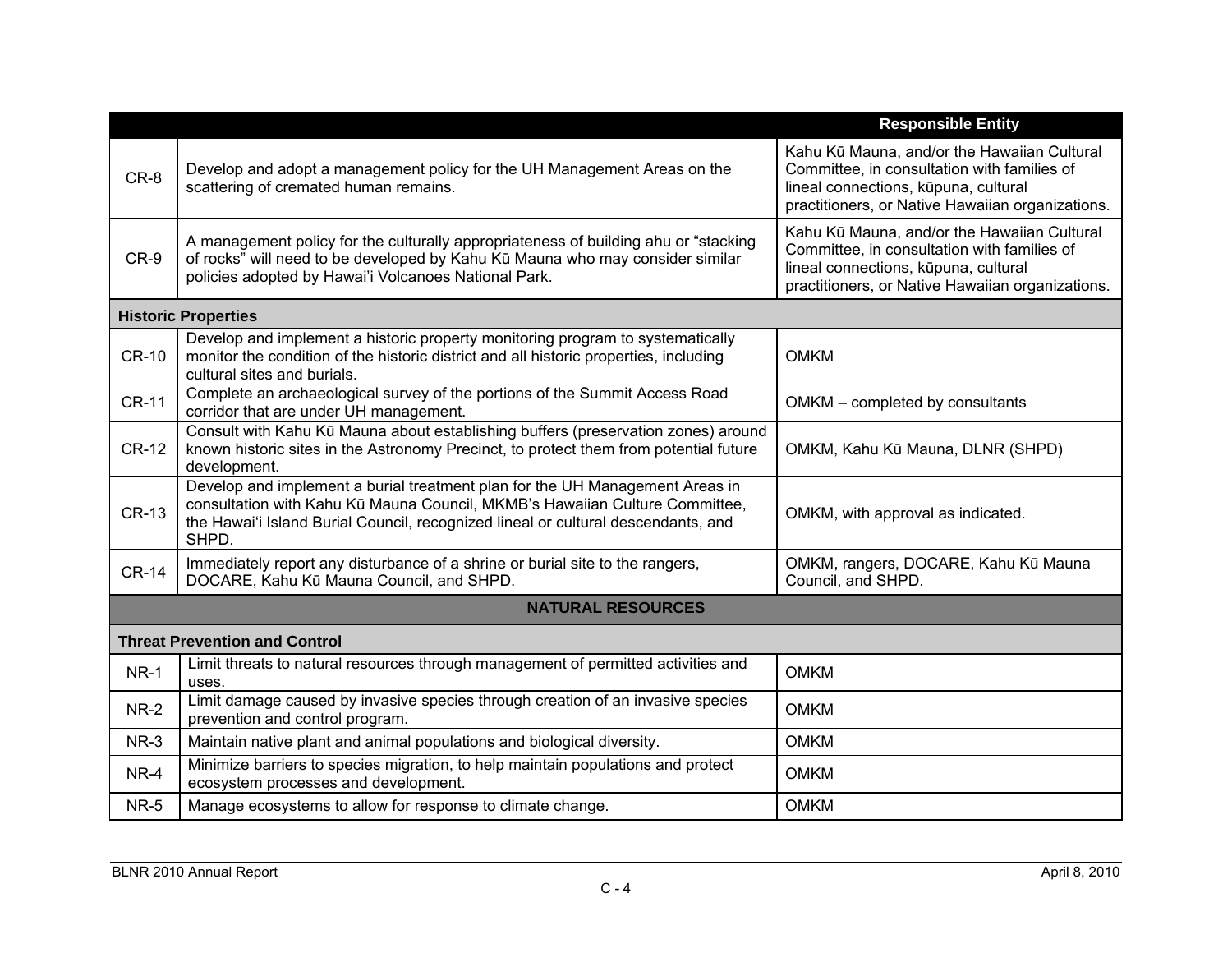|              |                                                                                                                                                                                                                                 | <b>Responsible Entity</b>                                   |
|--------------|---------------------------------------------------------------------------------------------------------------------------------------------------------------------------------------------------------------------------------|-------------------------------------------------------------|
| NR-6         | Reduce threats to natural resources by educating stakeholders and the public about<br>Mauna Kea's unique natural resources.                                                                                                     | <b>OMKM</b>                                                 |
|              | <b>Ecosystem Protection, Enhancement &amp; Restoration</b>                                                                                                                                                                      |                                                             |
| <b>NR-7</b>  | Delineate areas of high native diversity, unique communities, or unique geological<br>features within the Astronomy Precinct and at Hale Pōhaku and consider protection<br>from development.                                    | <b>OMKM</b>                                                 |
| NR-8         | Consider fencing areas of high native biodiversity or populations of endangered<br>species to keep out feral ungulates (applies to areas below 12,800 ft elevation).                                                            | <b>OMKM</b>                                                 |
| NR-9         | Increase native plant density and diversity through an outplanting program.                                                                                                                                                     | <b>OMKM</b>                                                 |
| <b>NR-10</b> | Incorporate mitigation plans into project planning and conduct mitigation following<br>new development.                                                                                                                         | Prepared by project applicants; approved by<br>UH and DLNR. |
| <b>NR-11</b> | Conduct habitat rehabilitation projects following unplanned disturbances.                                                                                                                                                       | As determined                                               |
| <b>NR-12</b> | Create restoration plans and conduct habitat restoration activities, as needed.                                                                                                                                                 | <b>OMKM</b>                                                 |
|              | <b>Program Management</b>                                                                                                                                                                                                       |                                                             |
| <b>NR-13</b> | Increase communication, networking, and collaborative opportunities, to support<br>management and protection of natural resources.                                                                                              | OMKM; working group                                         |
| <b>NR-14</b> | Use the principles of adaptive management when developing programs and<br>methodologies. Review programs annually and revise any component plans every<br>five years, based on the results of the program review.               | <b>OMKM</b>                                                 |
|              | <b>Inventory, Monitoring and Research</b>                                                                                                                                                                                       |                                                             |
| <b>NR-15</b> | Conduct baseline inventories of high-priority resources, as outlined in an inventory,<br>monitoring, and research plan.                                                                                                         | <b>OMKM</b>                                                 |
| <b>NR-16</b> | Conduct regular long-term monitoring, as outlined in an inventory, monitoring, and<br>research plan.                                                                                                                            | <b>OMKM</b>                                                 |
| <b>NR-17</b> | Conduct research to fill knowledge gaps that cannot be addressed through inventory<br>and monitoring.                                                                                                                           | <b>OMKM</b>                                                 |
| <b>NR-18</b> | Develop geo-spatial database of all known natural resources and their locations in<br>the UH Management Areas that can serve as baseline documentation against<br>change and provide information essential for decision-making. | <b>OMKM</b>                                                 |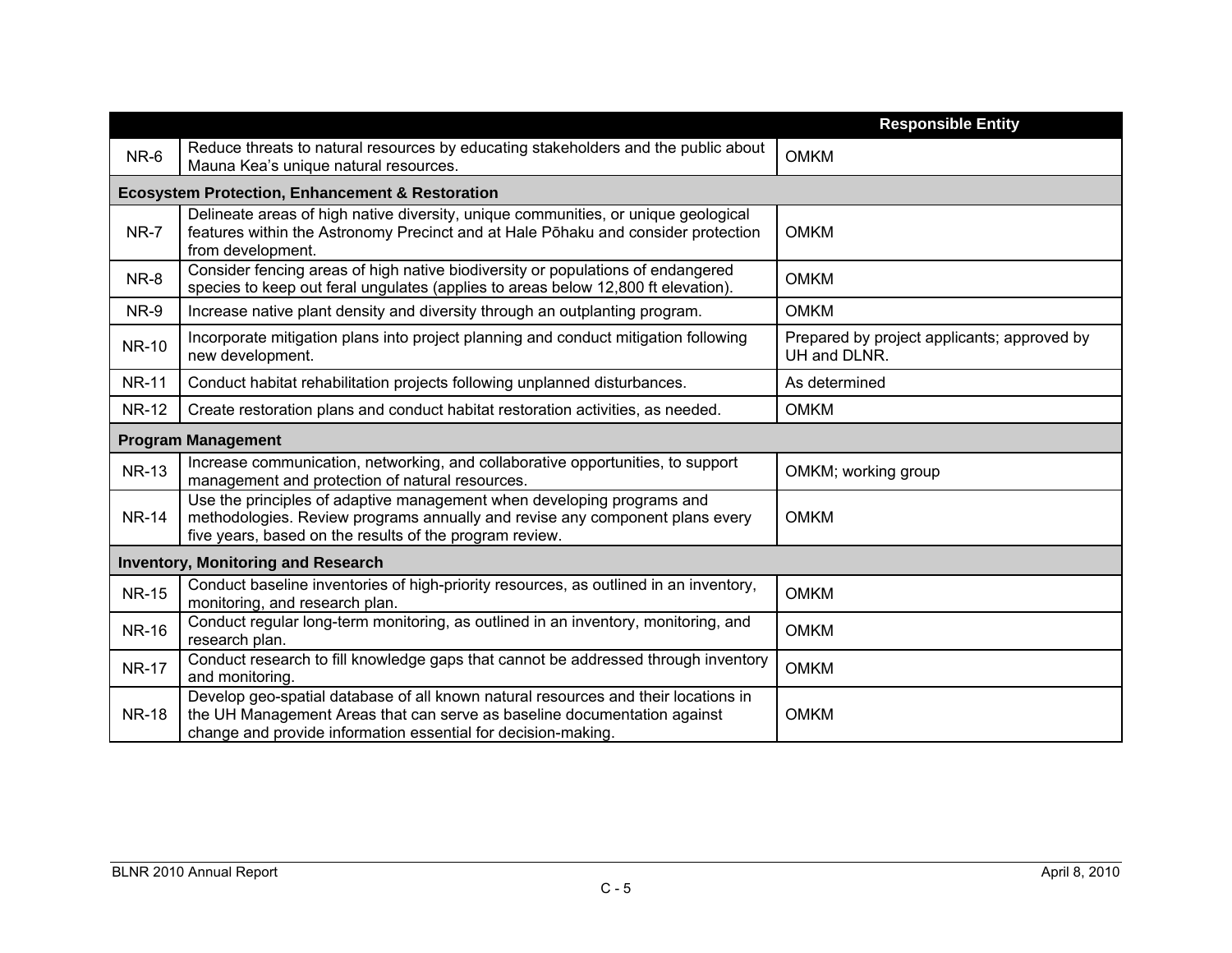|                  |                                                                                                                                                                                                                                                                                                                                                                              | <b>Responsible Entity</b>                                   |  |  |  |  |  |
|------------------|------------------------------------------------------------------------------------------------------------------------------------------------------------------------------------------------------------------------------------------------------------------------------------------------------------------------------------------------------------------------------|-------------------------------------------------------------|--|--|--|--|--|
|                  | <b>EDUCATION AND OUTREACH</b>                                                                                                                                                                                                                                                                                                                                                |                                                             |  |  |  |  |  |
|                  | <b>Program Development</b>                                                                                                                                                                                                                                                                                                                                                   |                                                             |  |  |  |  |  |
| $EO-1$           | Develop and implement education and outreach program                                                                                                                                                                                                                                                                                                                         | <b>OMKM</b>                                                 |  |  |  |  |  |
| <b>Education</b> |                                                                                                                                                                                                                                                                                                                                                                              |                                                             |  |  |  |  |  |
| $EO-2$           | Require orientation of users, with periodic updates and a certificate of completion,<br>including but not limited to visitors, employees, observatory staff, contractors, and<br>commercial and recreational users.                                                                                                                                                          | <b>OMKM</b>                                                 |  |  |  |  |  |
| $EO-3$           | Continue to develop, update, and distribute materials explaining important aspects<br>of Mauna Kea.                                                                                                                                                                                                                                                                          | <b>OMKM</b>                                                 |  |  |  |  |  |
| $EO-4$           | Develop and implement a signage plan to improve signage throughout the UH<br>Management Areas (interpretive, safety, rules and regulations).                                                                                                                                                                                                                                 | OMKM, with approval by DLNR                                 |  |  |  |  |  |
| $EO-5$           | Develop interpretive features such as self-guided cultural walks and volunteer-<br>maintained native plant gardens.                                                                                                                                                                                                                                                          | OMKM/DLNR (SHPD/DOFAW)                                      |  |  |  |  |  |
| $EO-6$           | Engage in outreach and partnerships with schools, by collaborating with local<br>experts, teachers, and university researchers, and by working with the 'Imiloa<br>Astronomy Center of Hawai'i.                                                                                                                                                                              | OMKM, with public and private schools, and<br>universities. |  |  |  |  |  |
| <b>Outreach</b>  |                                                                                                                                                                                                                                                                                                                                                                              |                                                             |  |  |  |  |  |
| $EO-7$           | Continue and increase opportunities for community members to provide input to<br>cultural and natural resources management activities on Mauna Kea, to ensure<br>systematic input regarding planning, management, and operational decisions that<br>affect natural resources, sacred materials or places, or other ethnographic<br>resources with which they are associated. | <b>OMKM</b>                                                 |  |  |  |  |  |
| $EO-8$           | Provide opportunities for community members to participate in stewardship<br>activities.                                                                                                                                                                                                                                                                                     | <b>OMKM</b>                                                 |  |  |  |  |  |
|                  | <b>ASTRONOMICAL RESOURCES</b>                                                                                                                                                                                                                                                                                                                                                |                                                             |  |  |  |  |  |
|                  | <b>Protection of Astronomical Resources</b>                                                                                                                                                                                                                                                                                                                                  |                                                             |  |  |  |  |  |
| $AR-1$           | Operate the UH Management Areas to prohibit activities resulting in negative<br>impacts to astronomical resources.                                                                                                                                                                                                                                                           | <b>OMKM</b>                                                 |  |  |  |  |  |
| $AR-2$           | Prevent light pollution, radio frequency interference (RFI) and dust.                                                                                                                                                                                                                                                                                                        | <b>OMKM</b>                                                 |  |  |  |  |  |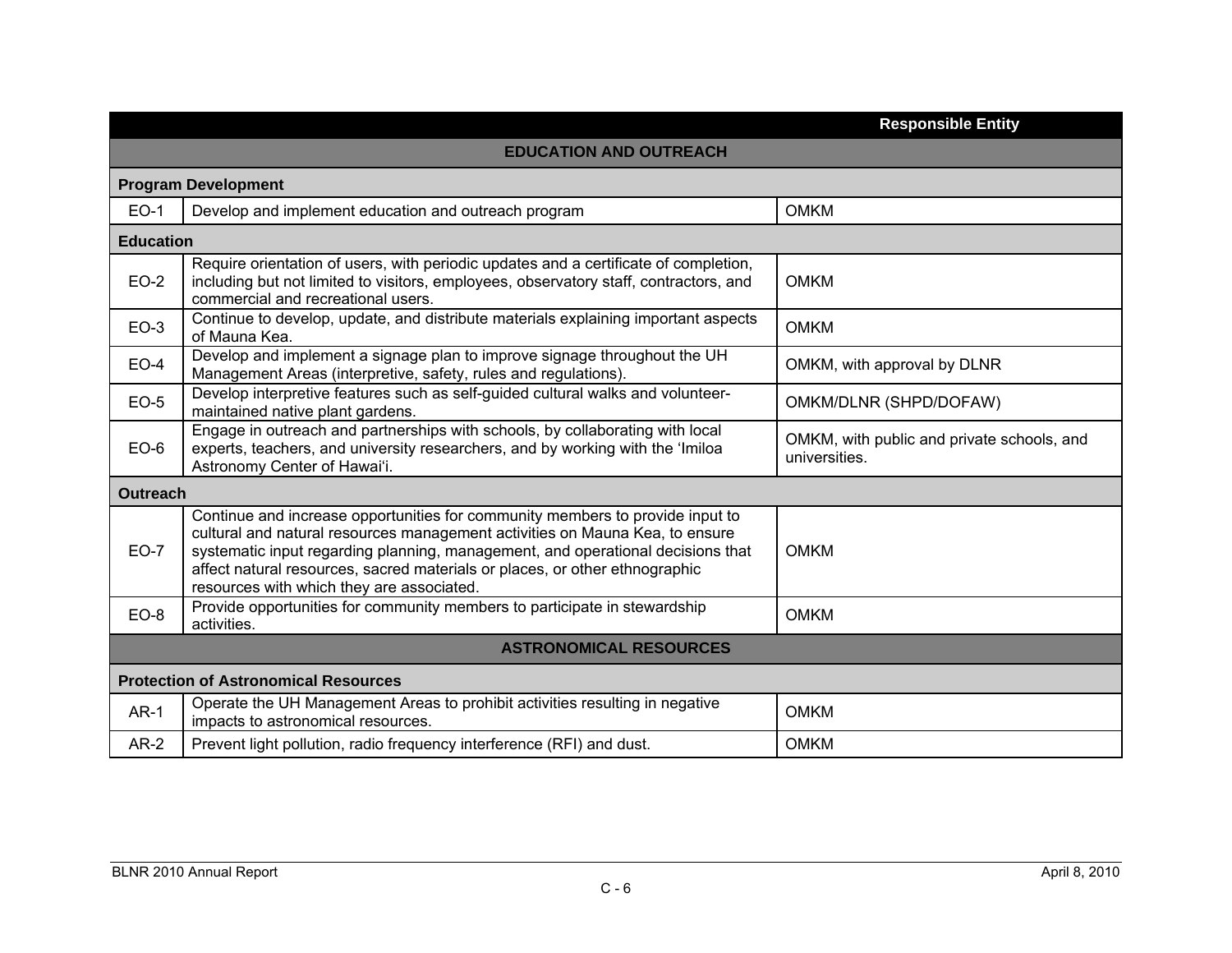|                     | <b>Responsible Entity</b>                                                                                                                                                                                                                         |                                          |  |  |  |  |  |  |  |
|---------------------|---------------------------------------------------------------------------------------------------------------------------------------------------------------------------------------------------------------------------------------------------|------------------------------------------|--|--|--|--|--|--|--|
|                     | <b>COMPONENT PLAN: MANAGING ACCESS AND USE</b>                                                                                                                                                                                                    |                                          |  |  |  |  |  |  |  |
|                     | <b>ACTIVITIES AND USES</b>                                                                                                                                                                                                                        |                                          |  |  |  |  |  |  |  |
|                     | <b>General Management</b>                                                                                                                                                                                                                         |                                          |  |  |  |  |  |  |  |
| ACT-1               | Continue and update managed access policy of 1995 Management Plan.                                                                                                                                                                                | OMKM and DLNR                            |  |  |  |  |  |  |  |
| ACT-2               | Develop parking and visitor traffic plan.                                                                                                                                                                                                         | <b>OMKM</b>                              |  |  |  |  |  |  |  |
| ACT-3               | Maintain a presence of interpretive and enforcement personnel on the mountain at<br>all times to educate users, deter violations, and encourage adherence to<br>restrictions.                                                                     | <b>OMKM</b>                              |  |  |  |  |  |  |  |
| ACT-4               | Develop and enforce a policy that maintains current prohibitions on off-road vehicle<br>use in the UH Management Areas and that strengthens measures to prevent or<br>deter vehicles from leaving established roads and designated parking areas. | OMKM/DLNR working group                  |  |  |  |  |  |  |  |
| <b>Recreational</b> |                                                                                                                                                                                                                                                   |                                          |  |  |  |  |  |  |  |
| ACT-5               | Implement policies to reduce impacts of recreational hiking                                                                                                                                                                                       | <b>OMKM</b>                              |  |  |  |  |  |  |  |
| ACT-6               | Define and maintain areas where snow-related activities can occur and confine<br>activities to slopes that have a protective layer of snow.                                                                                                       | <b>OMKM</b>                              |  |  |  |  |  |  |  |
| ACT-7               | Confine University or other sponsored tours and star-gazing activities to previously<br>disturbed ground surfaces and established parking areas.                                                                                                  | <b>OMKM</b>                              |  |  |  |  |  |  |  |
| ACT-8               | Coordinate with DLNR in the development of a policy regarding hunting in the UH<br>Management Areas.                                                                                                                                              | OMKM and DLNR with hunting associations. |  |  |  |  |  |  |  |
| <b>Commercial</b>   |                                                                                                                                                                                                                                                   |                                          |  |  |  |  |  |  |  |
| ACT-9               | Maintain commercial tour permitting process; evaluate and issue permits annually.                                                                                                                                                                 | <b>OMKM</b>                              |  |  |  |  |  |  |  |
| <b>ACT-10</b>       | Ensure OMKM input on permits for filming activities                                                                                                                                                                                               | <b>OMKM</b>                              |  |  |  |  |  |  |  |
| <b>ACT-11</b>       | Seek statutory authority for the University to regulate commercial activities in the<br>UH Management Areas.                                                                                                                                      | UH/OMKM - completed                      |  |  |  |  |  |  |  |
|                     | <b>Scientific Research</b>                                                                                                                                                                                                                        |                                          |  |  |  |  |  |  |  |
| <b>ACT-12</b>       | Ensure input by OMKM, MKMB, and Kahu Kū Mauna on all scientific research<br>permits and establish system of reporting results of research to OMKM.                                                                                                | OMKM, MKMB, and Kahu Kū Mauna            |  |  |  |  |  |  |  |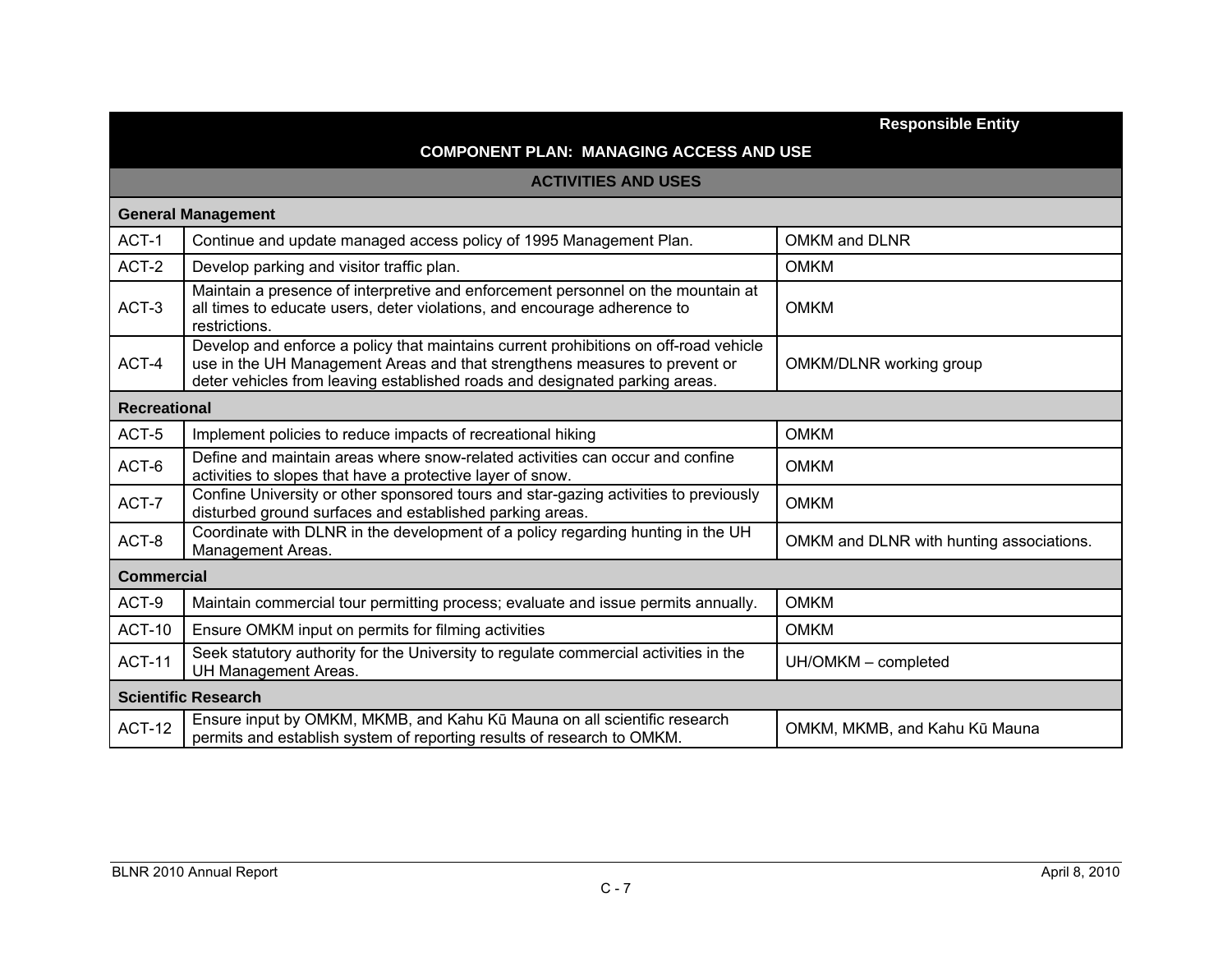|                    |                                                                                                                                                                                                                | <b>Responsible Entity</b>                          |  |  |  |  |  |  |
|--------------------|----------------------------------------------------------------------------------------------------------------------------------------------------------------------------------------------------------------|----------------------------------------------------|--|--|--|--|--|--|
|                    | PERMITTING AND ENFORCEMENT                                                                                                                                                                                     |                                                    |  |  |  |  |  |  |
|                    | <b>Laws and Regulations</b>                                                                                                                                                                                    |                                                    |  |  |  |  |  |  |
| $P-1$              | Comply with all applicable federal, state, and local laws, regulations, and permit<br>conditions related to activities in the UH Management Areas.                                                             | UH / OMKM                                          |  |  |  |  |  |  |
| $P-2$              | Strengthen CMP implementation by recommending to the BLNR that the CMP<br>conditions be included in any Conservation District Use Permit or other permit.                                                      | OMKM / BLNR                                        |  |  |  |  |  |  |
| $P-3$              | Obtain statutory rule-making authority from the legislature, authorizing the<br>University of Hawai'i to adopt administrative rules pursuant to Chapter 91 to<br>implement and enforce the management actions. | UH/OMKM - completed                                |  |  |  |  |  |  |
| $P-4$              | Educate management staff and users of the mountain about all applicable rules and<br>permit requirements.                                                                                                      | <b>OMKM</b>                                        |  |  |  |  |  |  |
| <b>Enforcement</b> |                                                                                                                                                                                                                |                                                    |  |  |  |  |  |  |
| $P-5$              | Continue coordinating with other agencies on enforcement needs.                                                                                                                                                | <b>OMKM</b>                                        |  |  |  |  |  |  |
| $P-6$              | Obtain legal authority for establishing, and then establish, a law enforcement<br>presence on the mountain that can enforce rules for the UH Management Areas on<br>Mauna Kea.                                 | UH with rule-making authority, or DLNR<br>(DOCARE) |  |  |  |  |  |  |
| $P-7$              | Develop and implement protocol for oversight and compliance with Conservation<br><b>District Use Permits.</b>                                                                                                  | DLNR (OCCL) with assistance from OMKM              |  |  |  |  |  |  |
| $P-8$              | Enforce conditions contained in commercial and Special Use permits.                                                                                                                                            | OMKM, MKMB, and Kahu Kū Mauna                      |  |  |  |  |  |  |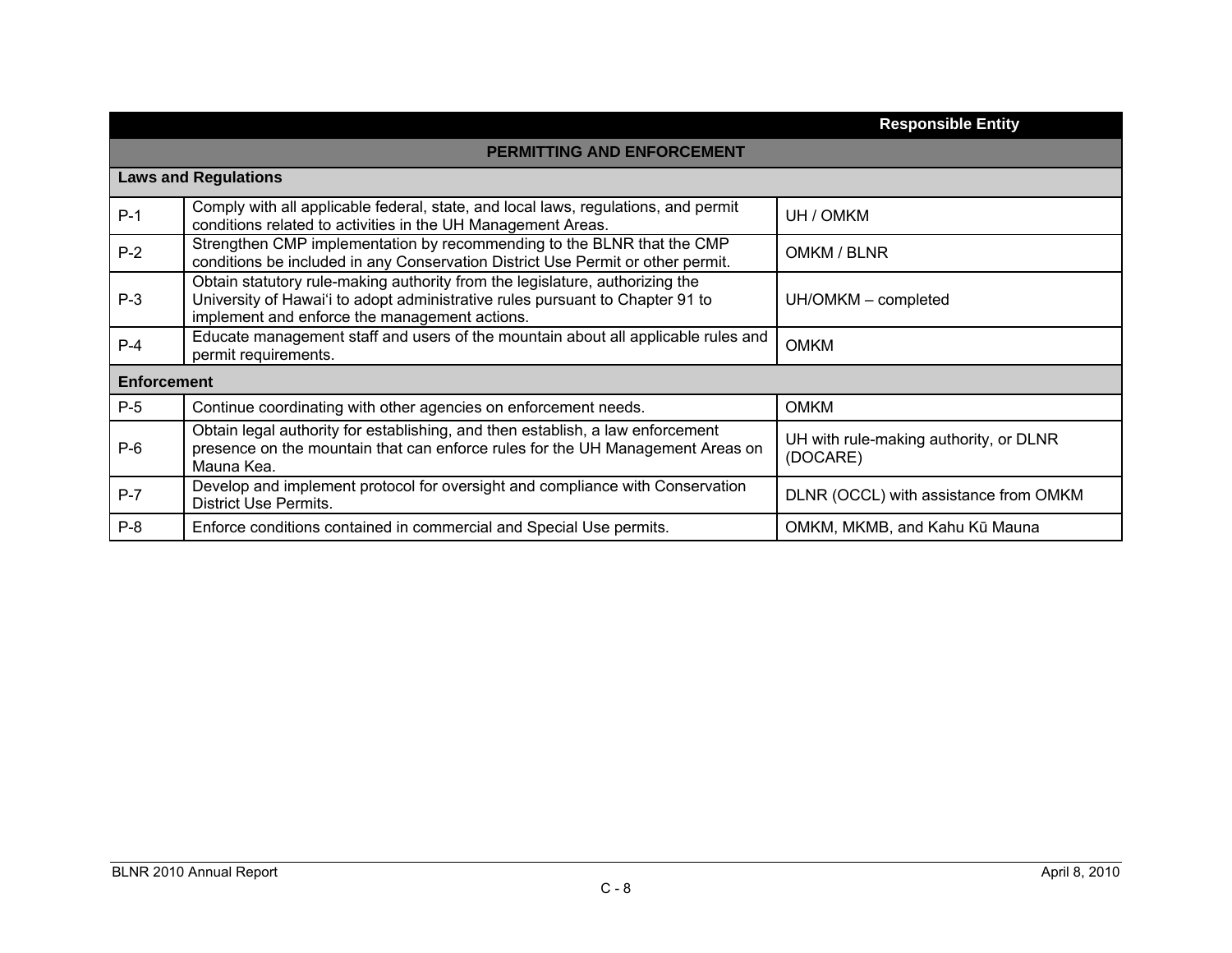|                                                       |                                                                                                                                                                                                                | <b>Responsible Entity</b>    |  |  |
|-------------------------------------------------------|----------------------------------------------------------------------------------------------------------------------------------------------------------------------------------------------------------------|------------------------------|--|--|
| <b>COMPONENT PLAN: MANAGING THE BUILT ENVIRONMENT</b> |                                                                                                                                                                                                                |                              |  |  |
| <b>INFRASTRUCTURE AND MAINTENANCE</b>                 |                                                                                                                                                                                                                |                              |  |  |
| <b>Routine Maintenance</b>                            |                                                                                                                                                                                                                |                              |  |  |
| $IM-1$                                                | Develop and implement an OMMP.                                                                                                                                                                                 | <b>OMKM</b>                  |  |  |
| $IM-2$                                                | Reduce impacts from operations and maintenance activities by educating personnel<br>about Mauna Kea's unique resources.                                                                                        | OMKM and DLNR.               |  |  |
| $IM-3$                                                | Conduct historic preservation review for maintenance activities that will have an<br>adverse effect on historic properties.                                                                                    | OMKM and DLNR (SHPD)         |  |  |
| $IM-4$                                                | Evaluate need for and feasibility of a vehicle wash station near Hale Pōhaku, and<br>requiring that vehicles be cleaned.                                                                                       | <b>OMKM</b>                  |  |  |
| $IM-5$                                                | Develop and implement a Debris Removal, Monitoring and Prevention Plan.                                                                                                                                        | <b>OMKM</b>                  |  |  |
| $IM-6$                                                | Develop and implement an erosion inventory and assessment plan.                                                                                                                                                | <b>OMKM</b>                  |  |  |
| $IM-7$                                                | Prepare a plan, in collaboration with the Department of Defense, to remove military<br>wreckage from a remote area of the UH Management Areas, while ensuring<br>protection of natural and cultural resources. | OMKM / Department of Defense |  |  |
| <b>Infrastructure</b>                                 |                                                                                                                                                                                                                |                              |  |  |
| $IM-8$                                                | Assess feasibility of paving the Summit Access Road.                                                                                                                                                           | <b>OMKM</b>                  |  |  |
| $IM-9$                                                | Evaluate need for additional parking lots and vehicle pullouts and install if<br>necessary.                                                                                                                    | <b>OMKM</b>                  |  |  |
| $IM-10$                                               | Evaluate need for additional public restroom facilities in the summit region and at<br>Hale Pōhaku, and install close-contained zero waste systems if necessary.                                               | <b>OMKM</b>                  |  |  |
|                                                       | <b>Sustainable Technologies</b>                                                                                                                                                                                |                              |  |  |
| $IM-11$                                               | Encourage existing facilities and new development to incorporate sustainable<br>technologies, energy efficient technologies, and LEED standards, whenever<br>possible, into facility design and operations.    | <b>OMKM</b>                  |  |  |
| $IM-12$                                               | Conduct energy audits to identify energy use and system inefficiencies, and<br>develop solutions to reduce energy usage.                                                                                       | <b>OMKM</b>                  |  |  |
| $IM-13$                                               | Conduct feasibility assessment, in consultation with Hawaii Electric Light Company,<br>on developing locally-based alternative energy sources.                                                                 | <b>OMKM</b>                  |  |  |
| $IM-14$                                               | Encourage observatories to investigate options to reduce the use of hazardous<br>materials in telescope operations.                                                                                            | <b>OMKM</b>                  |  |  |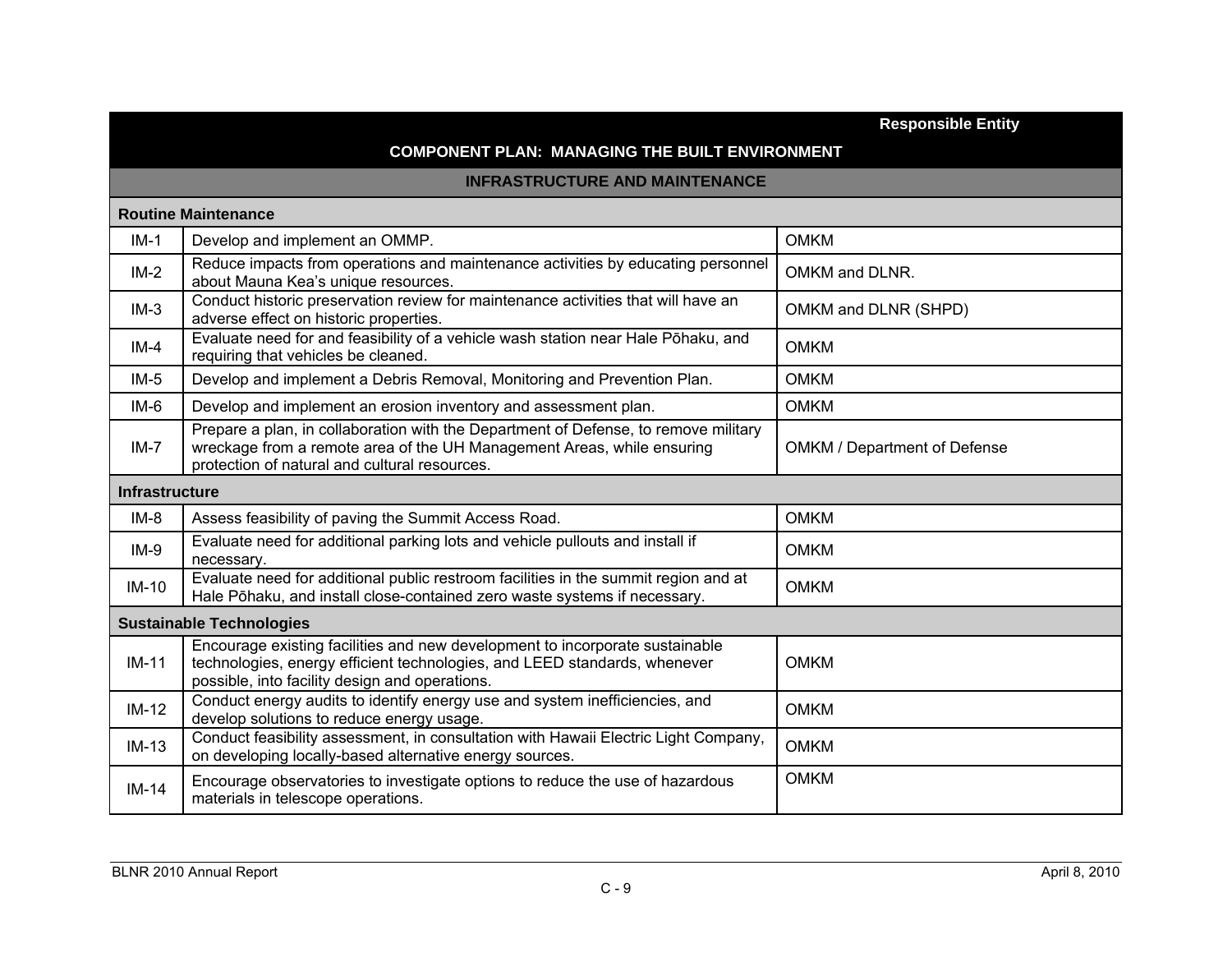|                                                              |                                                                                                                                                                                                    | <b>Responsible Entity</b>                                                                                   |  |  |  |
|--------------------------------------------------------------|----------------------------------------------------------------------------------------------------------------------------------------------------------------------------------------------------|-------------------------------------------------------------------------------------------------------------|--|--|--|
| <b>CONSTRUCTION GUIDELINES</b>                               |                                                                                                                                                                                                    |                                                                                                             |  |  |  |
| <b>General Requirements</b>                                  |                                                                                                                                                                                                    |                                                                                                             |  |  |  |
| $C-1$                                                        | Require an independent construction monitor who has oversight and authority to<br>insure that all aspects of ground based work comply with protocols and permit<br>requirements.                   | DLNR (OCCL) and OMKM                                                                                        |  |  |  |
|                                                              | <b>Best Management Practices</b>                                                                                                                                                                   |                                                                                                             |  |  |  |
| $C-2$                                                        | Require use of Best Management Practices Plan for Construction Practices.                                                                                                                          | Project proposer, DLNR (OCCL) and OMKM                                                                      |  |  |  |
| $C-3$                                                        | Develop, prior to construction, a rock movement plan.                                                                                                                                              | Project proposer                                                                                            |  |  |  |
| $C-4$                                                        | Require contractors to provide information from construction activities to OMKM for<br>input into OMKM information databases.                                                                      | <b>OMKM</b>                                                                                                 |  |  |  |
| $C-5$                                                        | Require on-site monitors (e.g., archaeologist, cultural resources specialist,<br>entomologist) during construction, as determined by the appropriate agency.                                       | Project proposer                                                                                            |  |  |  |
| $C-6$                                                        | Conduct required archaeological monitoring during construction projects per SHPD<br>approved plan.                                                                                                 | Project proposer with DLNR (SHPD) approval                                                                  |  |  |  |
| $C-7$                                                        | Education regarding historical and cultural significance                                                                                                                                           | OMKM in consultation with Kahu Kū Mauna or<br>other Native Hawaiian groups, and approval by<br>DLNR (SHPD). |  |  |  |
| $C-8$                                                        | Education regarding environment, ecology and natural resources                                                                                                                                     | <b>OMKM</b>                                                                                                 |  |  |  |
| $C-9$                                                        | Inspection of construction materials                                                                                                                                                               | OMKM under review by DLNR.                                                                                  |  |  |  |
| SITE RECYCLING, DECOMMISSIONING DEMOLITION AND RESTORATION   |                                                                                                                                                                                                    |                                                                                                             |  |  |  |
| Site Recycling, Decommissioning, Demolition, and Restoration |                                                                                                                                                                                                    |                                                                                                             |  |  |  |
| <b>SR-1</b>                                                  | Require observatories to develop plans to recycle or demolish facilities once their<br>useful life has ended, in accordance with their sublease requirements, identifying all<br>proposed actions. | Project proposer                                                                                            |  |  |  |
| <b>SR-2</b>                                                  | Require observatories to develop a restoration plan in association with<br>decommissioning, to include an environmental cost-benefit analysis and a cultural<br>assessment.                        | Project proposer                                                                                            |  |  |  |
| SR-3                                                         | Require any future observatories to consider site restoration during project planning<br>and include provisions in subleases for funding of full restoration.                                      | Project proposer                                                                                            |  |  |  |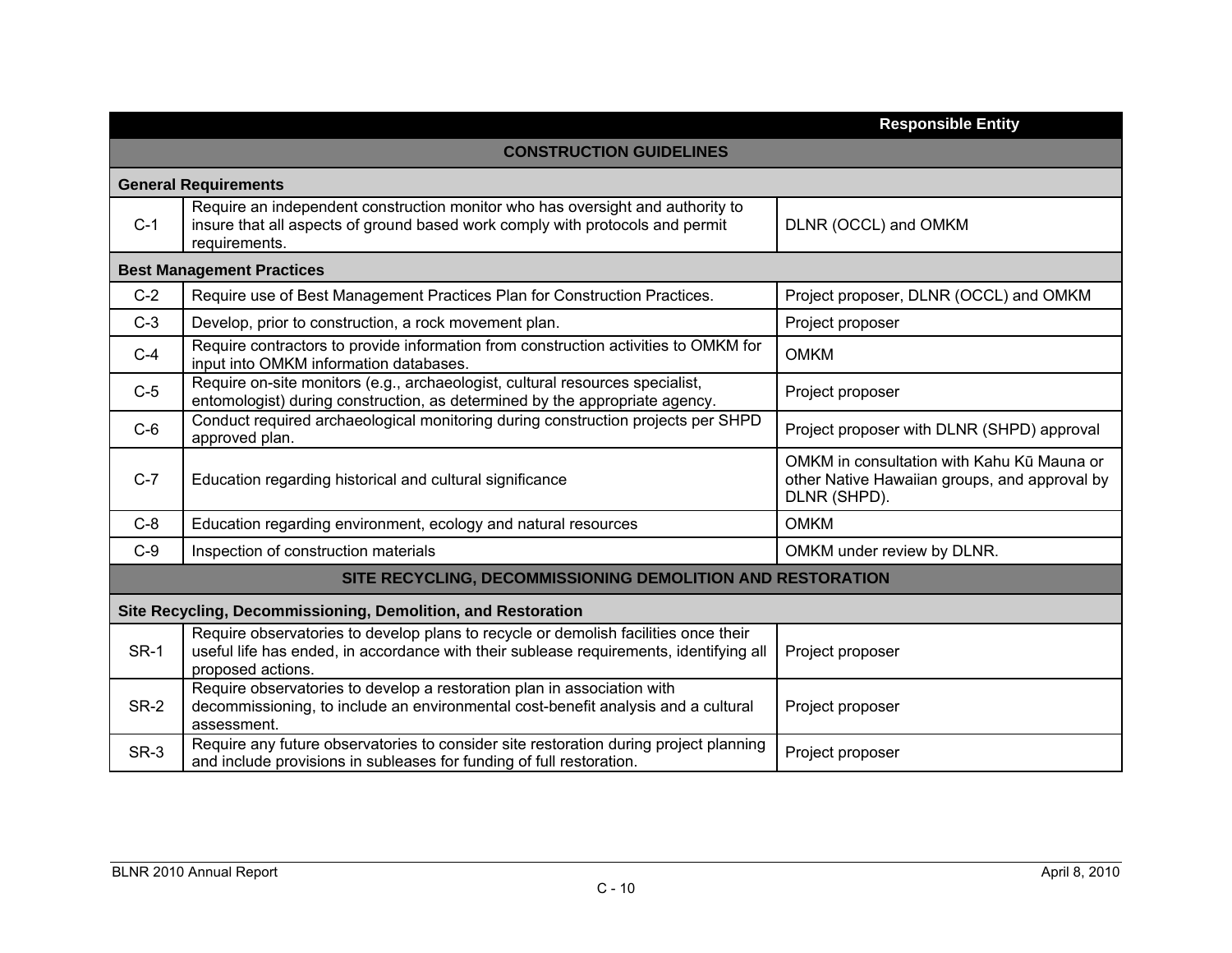|                                         |                                                                                                                                                                                                                                                                                                                                                                                      | <b>Responsible Entity</b> |  |  |
|-----------------------------------------|--------------------------------------------------------------------------------------------------------------------------------------------------------------------------------------------------------------------------------------------------------------------------------------------------------------------------------------------------------------------------------------|---------------------------|--|--|
| <b>CONSIDERATION OF FUTURE LAND USE</b> |                                                                                                                                                                                                                                                                                                                                                                                      |                           |  |  |
| <b>Facility Planning Guidelines</b>     |                                                                                                                                                                                                                                                                                                                                                                                      |                           |  |  |
| FLU-1                                   | Follow design guidelines presented in the 2000 Master Plan.                                                                                                                                                                                                                                                                                                                          | OMKM and DLNR (OCCL)      |  |  |
| FLU-2                                   | Develop a map with land-use zones in the Astronomy Precinct based on updated<br>inventories of cultural and natural resources, to delineate areas where future land<br>use will not be allowed and areas where future land use will be allowed but will<br>require compliance with prerequisite studies or analysis prior to approval of<br><b>Conservation District Use Permit.</b> | <b>OMKM</b>               |  |  |
| FLU-3                                   | Require cataloguing of initial site conditions for use when conducting site<br>restoration.                                                                                                                                                                                                                                                                                          | OMKM, project proposer    |  |  |
| FLU-4                                   | Require project specific visual rendering of both pre- and post-project settings to<br>facilitate analysis of potential impacts to view planes.                                                                                                                                                                                                                                      | Project proposer          |  |  |
| FLU-5                                   | Require an airflow analysis on the design of proposed structures to assess potential<br>impacts to aeolian ecosystems.                                                                                                                                                                                                                                                               | Project proposer          |  |  |
| FLU-6                                   | Incorporate habitat mitigation plans into project planning process.                                                                                                                                                                                                                                                                                                                  | Project proposer          |  |  |
| FLU-7                                   | Require use of close-contained zero-discharge waste systems for any future<br>development in the summit region, from portable toilets to observatory restrooms, if<br>feasible.                                                                                                                                                                                                      | Project proposer          |  |  |